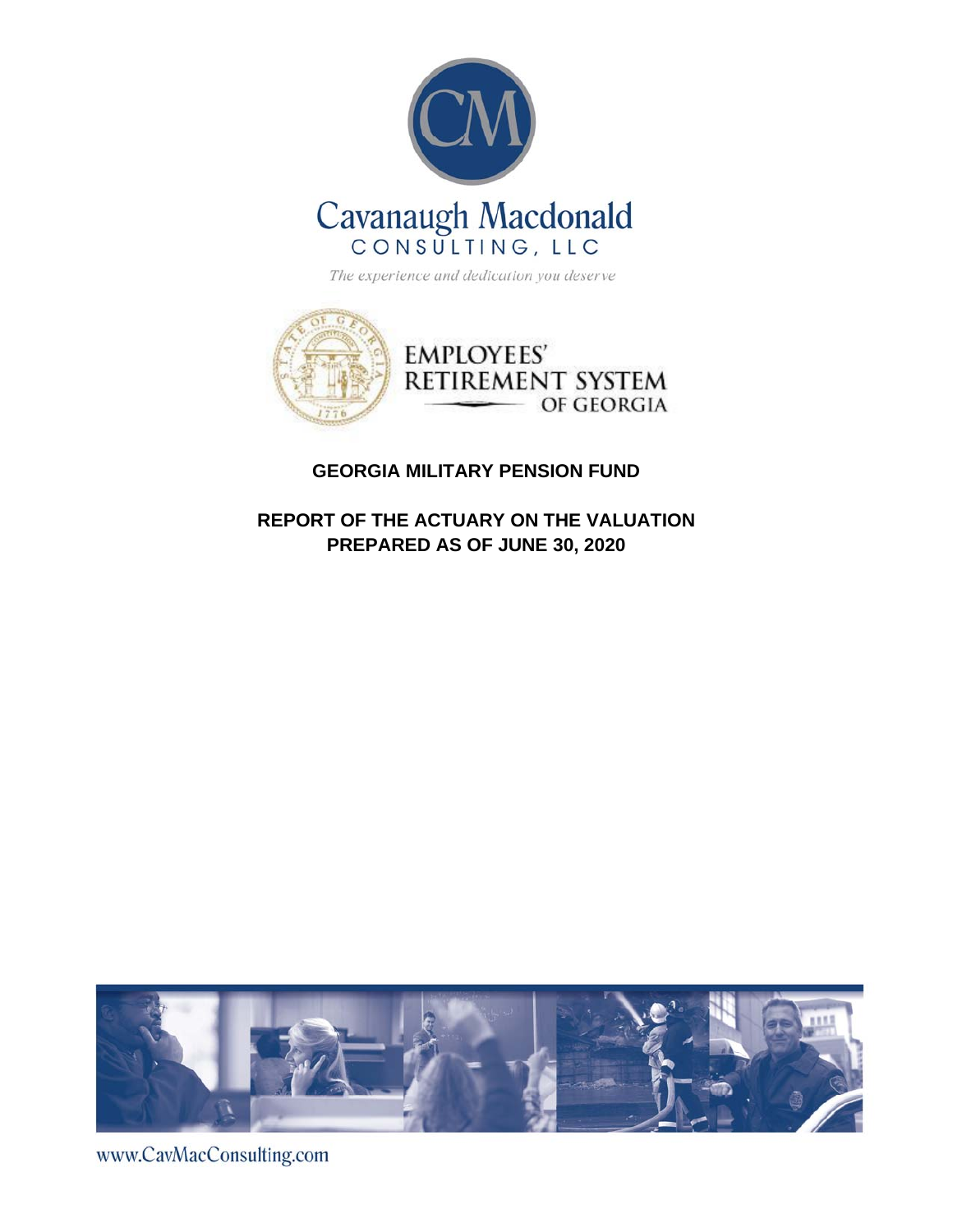

April 15, 2021

Board of Trustees Georgia Military Pension Fund Two Northside 75, Suite 300 Atlanta, GA 30318

Attention: Mr. James A. Potvin, Executive Director

Members of the Board:

Section 47-24-22 of the law governing the operation of the Georgia Military Pension Fund provides that the actuary shall make periodic valuations of the contingent assets and liabilities of the Pension Fund on the basis of regular interest and the tables last adopted by the Board of Trustees. We have submitted the report giving the results of the actuarial valuation of the Fund prepared as of June 30, 2020. The report indicates that annual employer contributions of \$2,840,988 or \$201.56 per active member for the fiscal year ending June 30, 2023 are sufficient to support the benefits of the Fund.

Since the previous valuation, various economic and demographic assumptions and actuarial methods have been revised to reflect the results of the experience investigation for the five-year period ending June 30, 2019. A complete list of the changes is provided on page 2 of this report.

In preparing the valuation, the actuary relied on data provided by the Fund. While not verifying data at the source, the actuary performed tests for consistency and reasonableness. Our firm, as actuary, is responsible for all of the actuarial trend data in the financial section of the annual report and the supporting schedules in the actuarial section of the annual report.

In our opinion, the valuation is complete and accurate, and the methodology and assumptions are reasonable as a basis for the valuation. The valuation takes into account the effect of all amendments to the Fund enacted through the 2020 session of the General Assembly.

Effective with the June 30, 2017 valuation, the assumed rate of return will be reduced by 0.10% (10 basis points) from the immediate prior actuarial valuation, as long as the actual rate of return for the fiscal year ending with the current valuation date exceeds the assumed rate of return from the immediate prior actuarial valuation. The assumed rate of return may not decrease below 7.00% net of investment expenses. Since the actual rate of return for the year ending June 30, 2020 was less than 7.30%, the assumed rate of return used in the current valuation remained at 7.30%.

> Off Offices in Kennesaw, GA • Bellevue, NE 3550 Busbee Pkwy, Suite 250, Kennesaw, GA 30144 Phone (678) 388-1700 • Fax (678) 388-1730 www.CavMacConsulting.com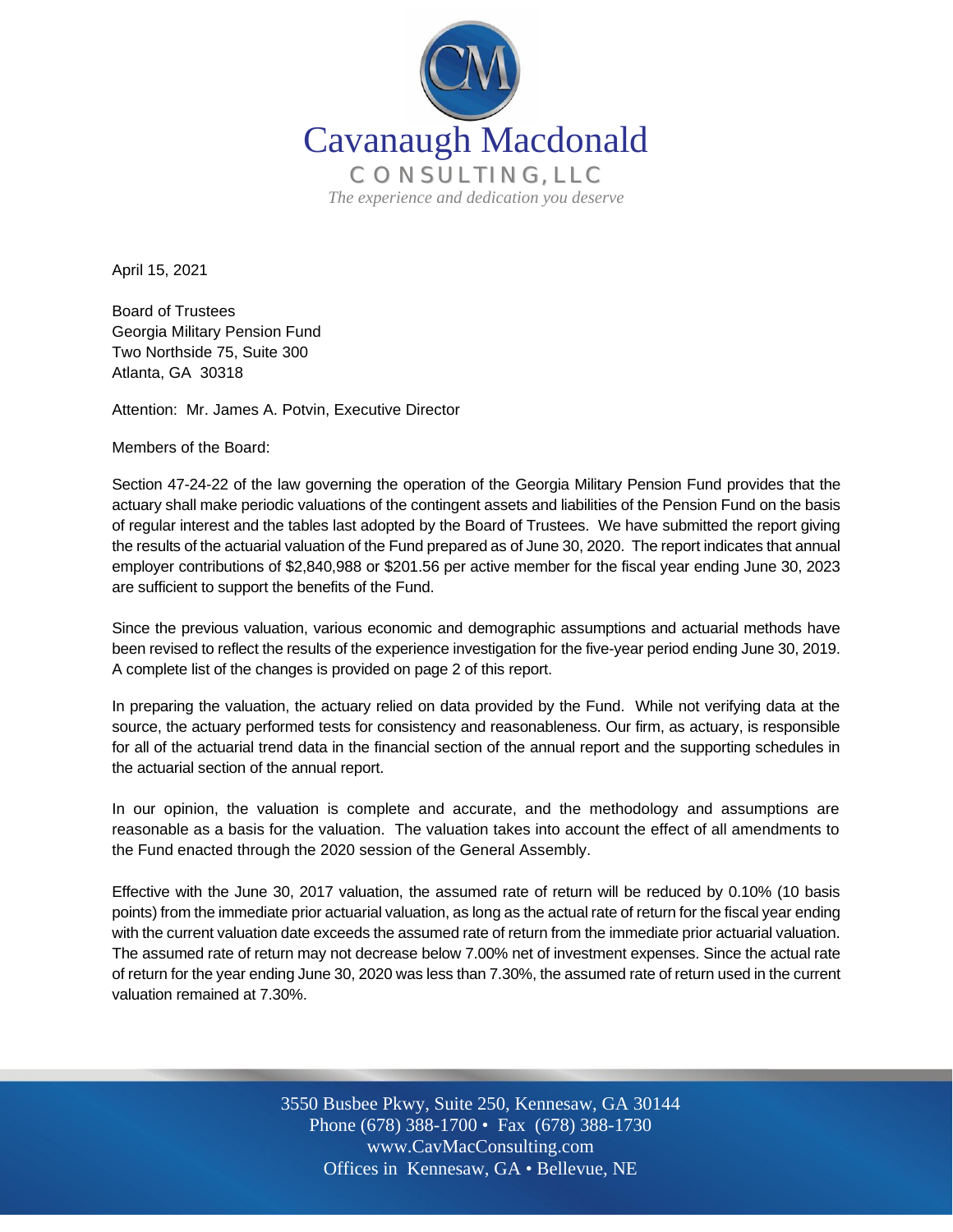

April 15, 2021 Board of Trustees Page 2

The Fund is funded on an actuarial reserve basis. The actuarial assumptions recommended by the actuary and adopted by the Board are in the aggregate reasonably related to the experience under the Fund and to reasonable expectations of anticipated experience under the Fund. The assumptions and methods used for financial reporting purposes meet the parameters set by Actuarial Standards of Practice (ASOPS). The funding objective of the plan is that contribution rates over time will remain level as a dollar per active member. The valuation method used is the entry age normal cost method. The normal contribution rate to cover current cost has been determined as a dollar per active member. Gains and losses are reflected in the total unfunded accrued liability which is being amortized as a level dollar per active member in accordance with the funding policy adopted by the Board.

The Plan and the employers are required to comply with the financial reporting requirements of GASB Statements No. 67 and 68. The necessary disclosure information is provided in separate supplemental reports.

We have provided the following information and supporting schedules for the Actuarial Section of the Comprehensive Annual Financial Report:

- Summary of Actuarial Assumptions
- Schedule of Active Members
- Schedule of Funding Progress
- Schedule of Retirees Added to and Removed from Rolls
- Analysis of Change in Unfunded Accrued Liability
- Solvency Test Results

The Fund is being funded in conformity with the minimum funding standard set forth in Code Section 47-20-10 of the Public Retirement Systems Standards Law and the funding policy adopted by the Board. In our opinion the Fund is operating on an actuarially sound basis. Assuming that contributions to the Fund are made by the employer from year to year in the future at the rates recommended on the basis of the successive actuarial valuations, the continued sufficiency of the retirement fund to provide the benefits called for under the Fund may be safely anticipated.

This is to certify that the independent consulting actuary is a member of the American Academy of Actuaries and has experience is performing valuations for public retirement systems, that the valuation was prepared in accordance with principles of practice prescribed by the Actuarial Standards Board, and that the actuarial calculations were performed by qualified actuaries in accordance with accepted actuarial procedures, based on the current provisions of the retirement system and on actuarial assumptions that are internally consistent and reasonably based on the actual experience of the Fund.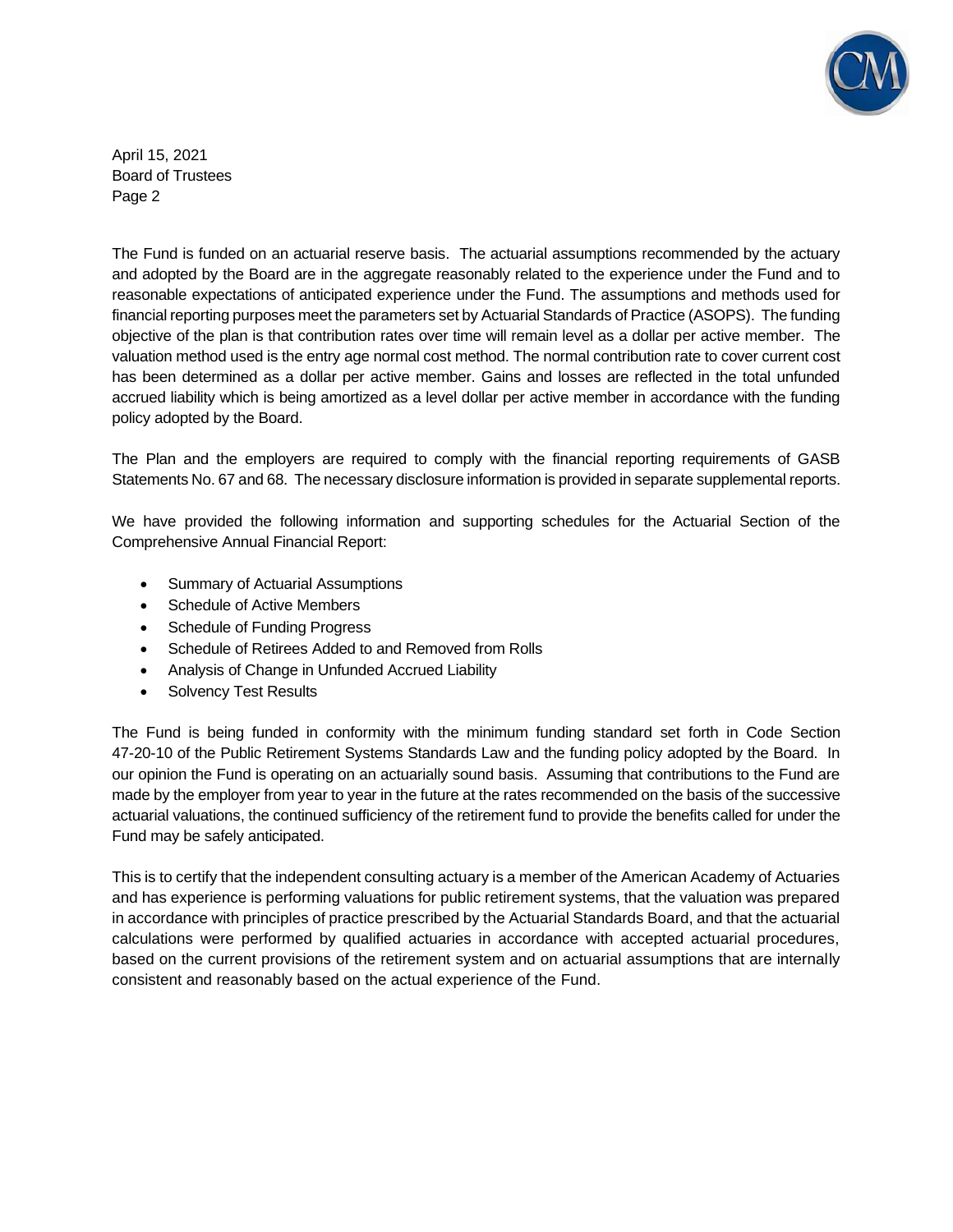

April 15, 2021 Board of Trustees Page 3

.

We note that as we are preparing this report, the world is in the midst of a pandemic. We have considered available information, but do not believe that there is yet sufficient data to warrant the modification of any of our assumptions prior to the next experience study.

In order to prepare the results in this report we have utilized appropriate actuarial models that were developed for this purpose. These models use assumptions about future contingent events along with recognized actuarial approaches to develop the needed results.

Future actuarial results may differ significantly from the current results presented in this report due to such factors as the following: plan experience differing from that anticipated by the economic or demographic assumptions; changes in economic or demographic assumptions; increases or decreases expected as part of the natural operation of the methodology used for these measurements (such as the end of an amortization period or additional cost or contribution requirements based on the plan's funded status); and changes in plan provisions or applicable law. Since the potential impact of such factors is outside the scope of a normal annual actuarial valuation, an analysis of the range of results is not presented herein.

The actuarial computations presented in this report are for purposes of determining the recommended funding amounts for the System. Use of these computations for purposes other than meeting these requirements may not be appropriate.

Sincerely yours,

Edward J. Hockel

Edward J. Koebel, EA, FCA, MAAA Cathy Turcot Chief Executive Officer **Principal and Managing Director** Principal and Managing Director

Ben Mol

Ben Mobley, ASA, FCA, MAAA Consulting Actuary

atty Tuicot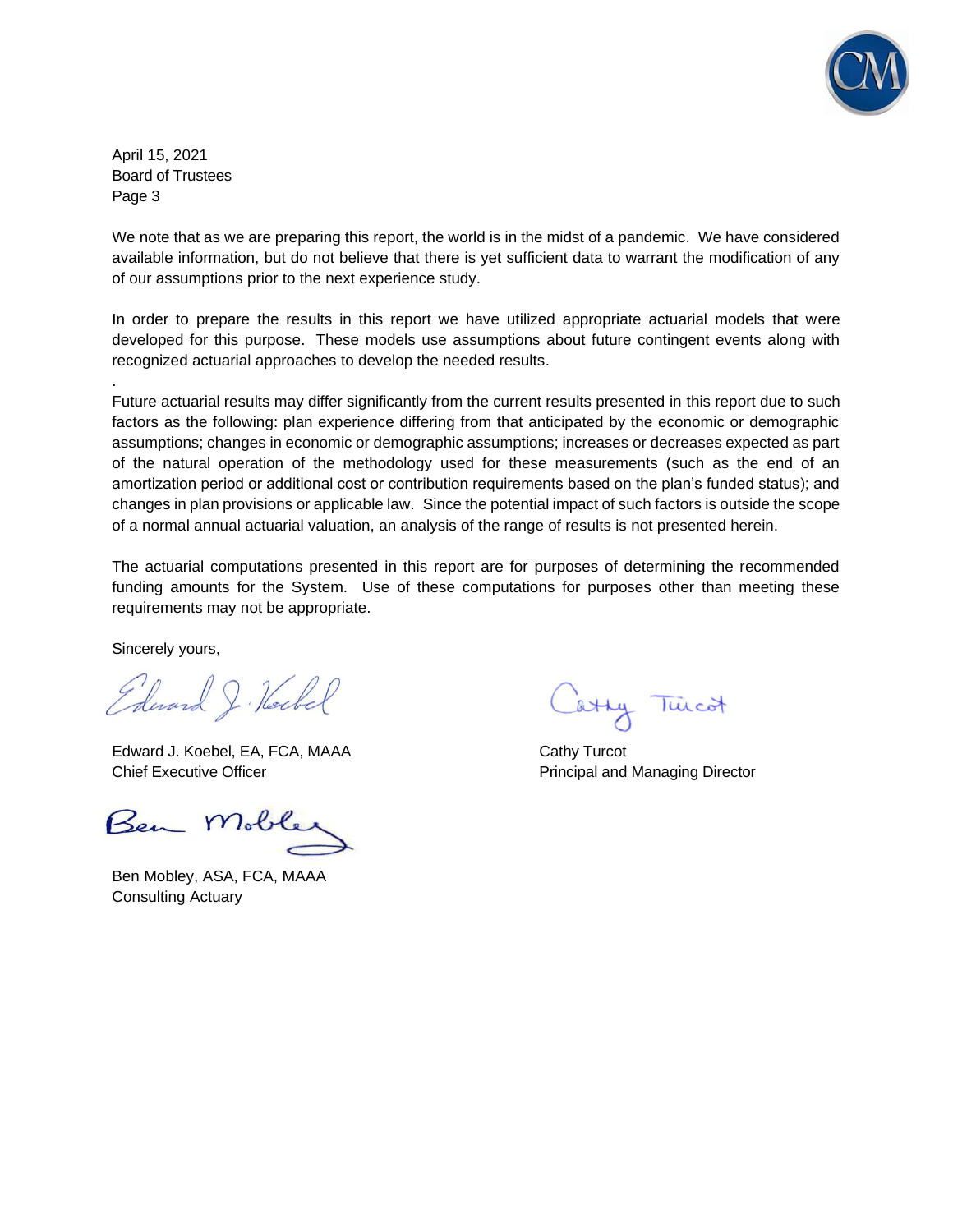

## **Table of Contents**

| Section | <b>Item</b>                         | Page No.       |
|---------|-------------------------------------|----------------|
| ı       | <b>Summary of Principal Results</b> | 1              |
| Ш       | Membership                          | $\overline{4}$ |
| Ш       | Assets                              | 5              |
| IV      | <b>Comments on Valuation</b>        | 6              |
| V       | Contributions Payable by the State  | 8              |
| VI      | Accounting Information              | 9              |
| VII     | Experience                          | 11             |
| VIII    | <b>Risk Assessment</b>              | 12             |

### **Schedule**

| A            | <b>Valuation Balance Sheet</b>                                           | 16 |
|--------------|--------------------------------------------------------------------------|----|
| B            | Development of the Actuarial Value of Assets                             | 17 |
| C            | Summary of Receipts and Disbursements                                    | 18 |
| D            | Outline of Actuarial Assumptions and Methods                             | 19 |
| Е            | <b>Actuarial Cost Method</b>                                             | 21 |
| F            | Board Funding Policy                                                     | 22 |
| G            | Amortization of UAAL                                                     | 25 |
| H            | Summary of Main Fund Provisions as<br>Interpreted for Valuation Purposes | 33 |
| $\mathsf{l}$ | Tables of Membership Data                                                | 34 |
| J            | <b>Comprehensive Annual Financial Report Schedules</b>                   | 36 |

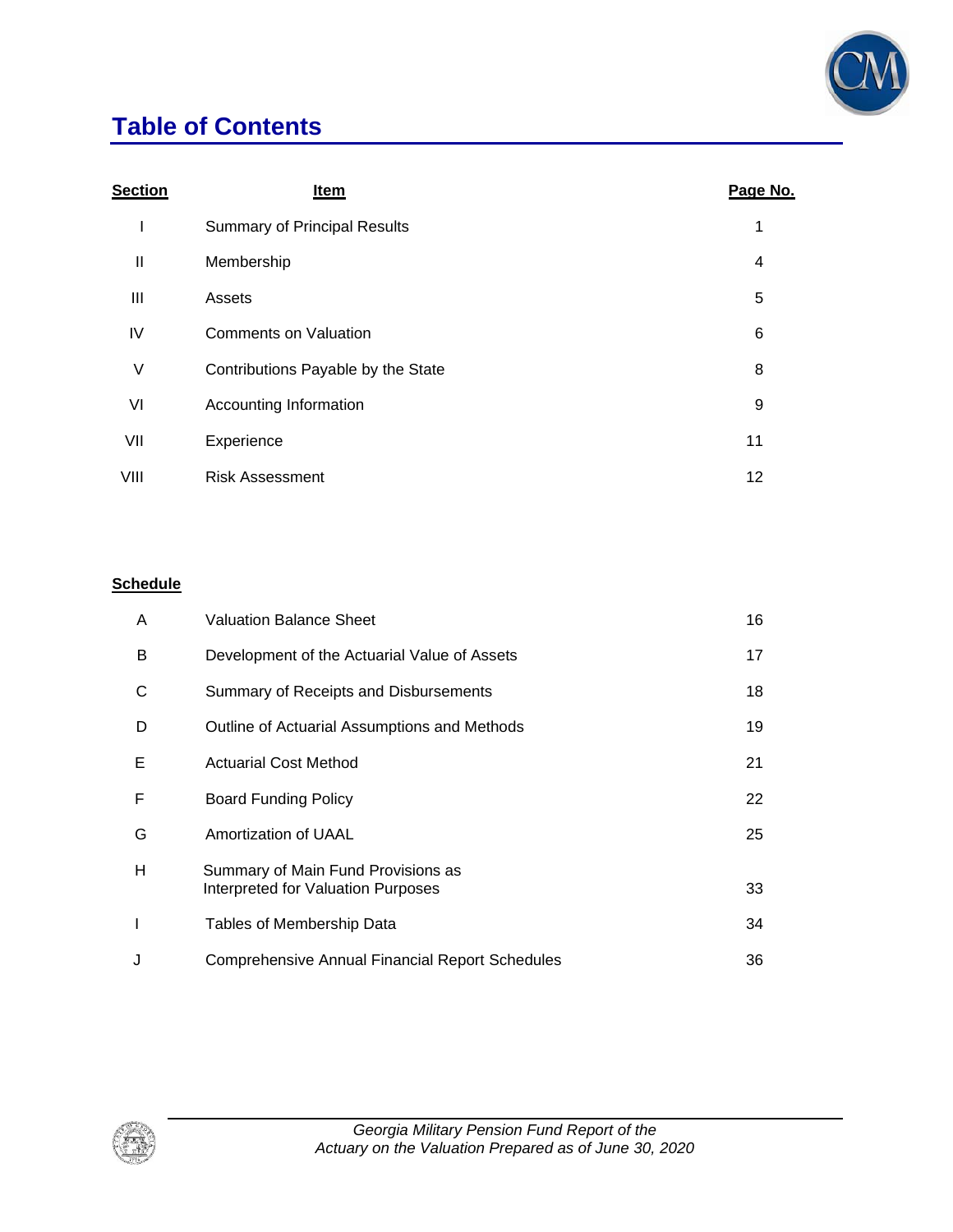

# **Section I – Summary of Principal Results**

1. For convenience of reference, the principal results of the current and preceding valuations are

summarized below.

| <b>Valuation Date</b>                                                                                 |          | <b>June 30, 2020</b>              |          | <b>June 30, 2019</b>              |
|-------------------------------------------------------------------------------------------------------|----------|-----------------------------------|----------|-----------------------------------|
| Number of active members                                                                              |          | 14,095                            |          | 13,711                            |
| Retired members:<br>Number<br>Annual pensions                                                         | \$       | 1,220<br>1,311,360                | \$       | 1,148<br>1,238,100                |
| Former members entitled to deferred vested pensions:<br>Number<br>Annual deferred pensions<br>Assets: | \$       | 3,374<br>3,138,960                | \$       | 3,227<br>2,993,760                |
| <b>Fair Value</b><br><b>Actuarial Value</b>                                                           | \$       | 28,967,000<br>29,083,000          | \$       | 26,417,000<br>26,119,000          |
| <b>Valuation Interest Rate</b>                                                                        |          | 7.30%                             |          | 7.30%                             |
| Unfunded actuarial accrued liability                                                                  | \$       | 21,245,608                        | \$       | 19,670,906                        |
| <b>Blended Amortization period (years)</b>                                                            |          | 14.1                              |          | 14.6                              |
| Funded Ratio based on Actuarial Value of Assets                                                       |          | 57.8%                             |          | 57.0%                             |
| <b>Contributions for Fiscal Year Ending</b>                                                           |          | June 30, 2023                     |          | June 30, 2022                     |
| <b>Actuarially Determined Employer Contribution (ADEC)</b>                                            |          |                                   |          |                                   |
| Per active member:                                                                                    |          |                                   |          |                                   |
| Normal*<br>Unfunded Actuarial Accrued Liability<br>Total                                              | \$<br>\$ | 27.06<br>174.50<br>201.56         | \$<br>\$ | 34.03<br>162.69<br>196.72         |
| <b>Annual Amount:</b><br>Normal*<br>Unfunded Actuarial Accrued Liability<br>Total                     | \$<br>\$ | 381,411<br>2,459,577<br>2,840,988 | \$<br>\$ | 466,585<br>2,230,680<br>2,697,265 |

\*The normal contribution includes administrative expenses.

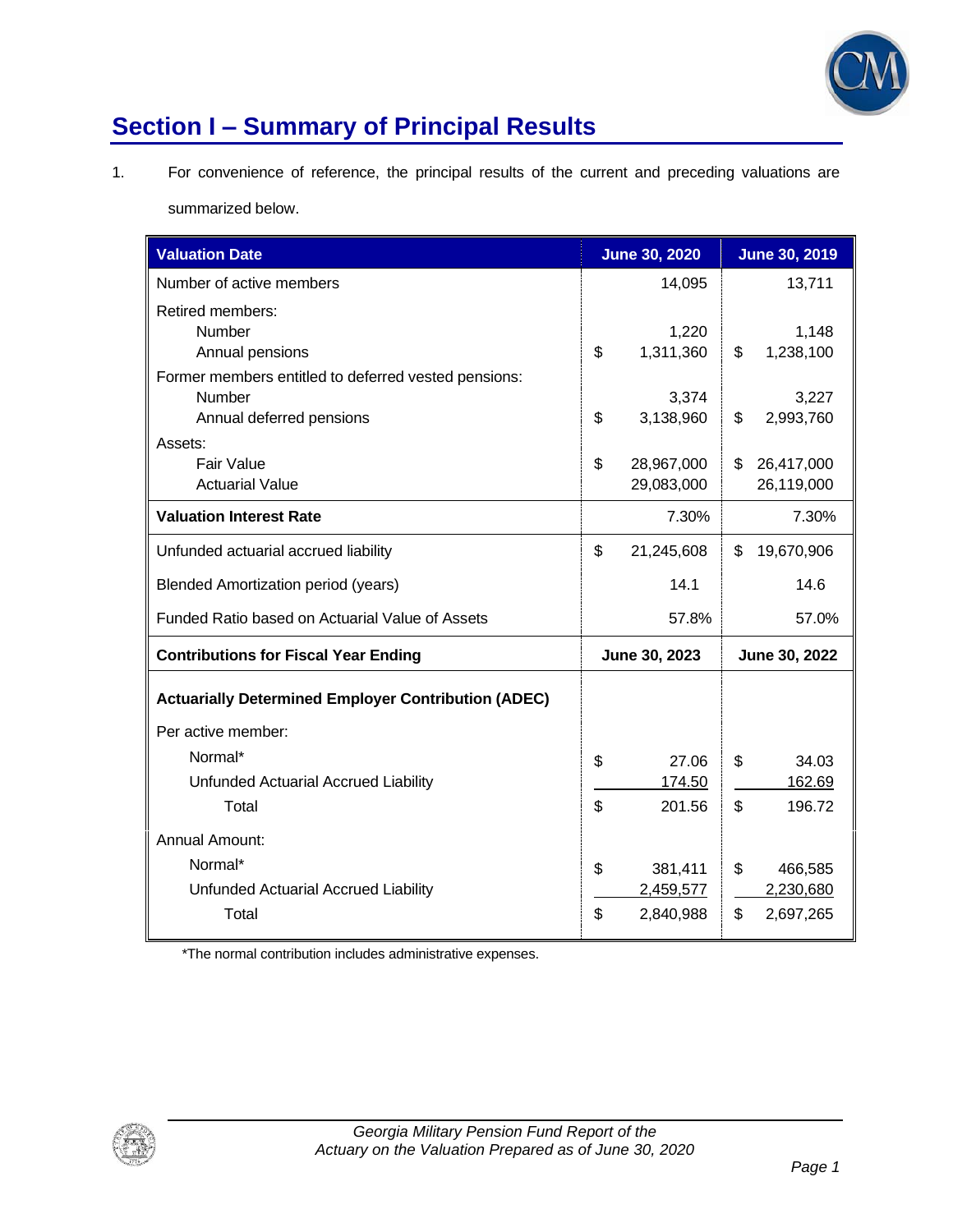

### **Section I – Summary of Principal Results**

- 2. The major benefit and contribution provisions of the Fund as reflected in the valuation are summarized in Schedule H. The valuation takes into account the effect of amendments to the Fund enacted through the 2020 session of the General Assembly. There have been no changes since the previous valuation.
- 3. Schedule D of this report outlines the full set of actuarial assumptions used to prepare the current valuation. Since the previous valuation, various economic and demographic assumptions and actuarial methods have been revised to reflect the results of the experience investigation for the five-year period ending June 30, 2019. These revised assumptions were adopted by the Board on December 17, 2020 and are summarized below.

| <b>Summary of Assumptions and Methods</b>                         |                                                                                                                                                                                        |  |  |  |  |
|-------------------------------------------------------------------|----------------------------------------------------------------------------------------------------------------------------------------------------------------------------------------|--|--|--|--|
| <b>Economic Assumptions</b>                                       |                                                                                                                                                                                        |  |  |  |  |
| <b>Price Inflation</b><br>Lowered assumption from 2.75% to 2.50%. |                                                                                                                                                                                        |  |  |  |  |
| <b>Investment Return</b>                                          | Lowered long-term assumption from 7.50% to 7.00%.                                                                                                                                      |  |  |  |  |
| <b>Demographic Assumptions</b>                                    |                                                                                                                                                                                        |  |  |  |  |
| Withdrawal                                                        | Changed to a service-based table and decreased rates of withdrawal<br>slightly at most service levels.                                                                                 |  |  |  |  |
| <b>Pre-Retirement Mortality</b>                                   | Changed to the Pub-2010 General Employee table, with no<br>adjustments, projected generationally with the MP-2019 scale.                                                               |  |  |  |  |
| <b>Service Retirement</b>                                         | Modified rates slightly to better fit experience.                                                                                                                                      |  |  |  |  |
| <b>Post-Retirement Mortality</b>                                  | Changed to the Pub-2010 family of mortality tables, with adjustments<br>as outlined in Schedule D to better fit actual experience, projected<br>generationally with the MP-2019 scale. |  |  |  |  |
| <b>Other Actuarial Assumptions and Methods</b>                    |                                                                                                                                                                                        |  |  |  |  |
| <b>Administrative Expenses</b>                                    | Changed from budgeting expenses to \$250,000.                                                                                                                                          |  |  |  |  |
| <b>Amortization Method</b>                                        | No change to current method.                                                                                                                                                           |  |  |  |  |
| <b>Asset Smoothing</b>                                            | No change to current method.                                                                                                                                                           |  |  |  |  |
| <b>All others</b>                                                 | No change to other actuarial methods.                                                                                                                                                  |  |  |  |  |

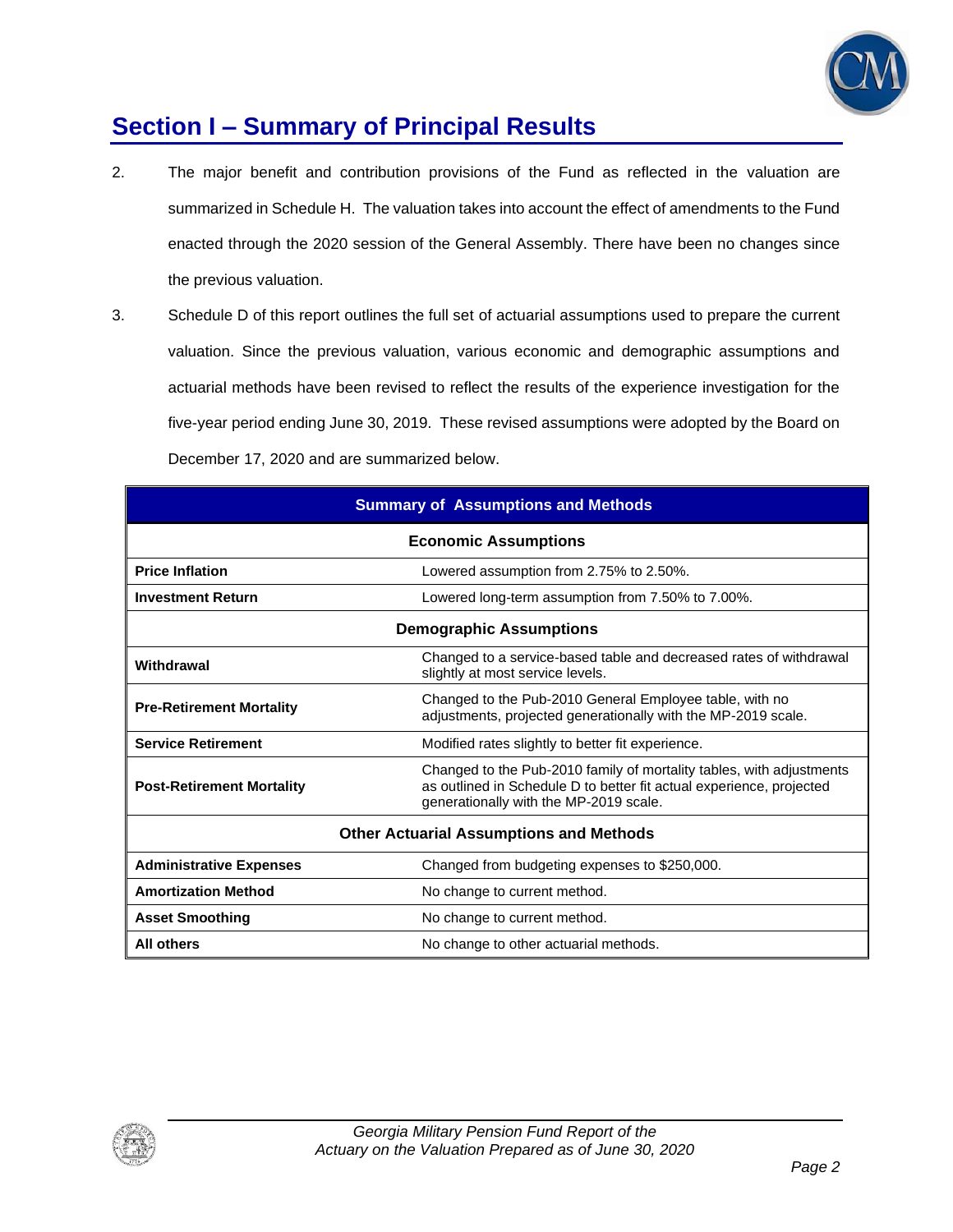

### **Section I – Summary of Principal Results**

- 4. The GMPF funding policy states that beginning with the June 30, 2017 valuation the long-term annual expected return on assets assumption shall be reduced by 0.10% per year from the immediate prior valuation when the actual rate of return for the fiscal year exceeds the assumed rate. The minimum return assumption stated in the funding policy is 7.00%. The Board policy will continue to require a reduction in the rate of return used in future valuations until a 7.00% return, which is now the long-term annual expected rate of return assumption recommended in the latest experience study, is achieved. The asset return assumption used in the prior actuarial valuation was 7.30%. Since the actual rate of return for the year ending June 30, 2020 was less than 7.30%, the assumed rate of return used in the current valuation remained at 7.30%. The Board Funding Policy is shown in Schedule F.
- 5. The entry age actuarial cost method was used to prepare the valuation. Schedule E contains a brief description of this method.
- 5. Comments on the valuation results as of June 30, 2020 are given in Section IV, and further discussion of the contributions is set out in Section V.
- 6. We have prepared the Solvency Test and Schedule of Retirants Added to and Removed from Rolls for the Fund's Comprehensive Annual Financial Report. These tables are shown in Schedule J.
- 7. The funded ratio shown in the Summary of Principal Results is the ratio of the actuarial value of assets to the accrued liability and would be different if based on fair value of assets. The funded ratio is an indication of progress in funding the promised benefits. Since the ratio is less than 100%, there is a need for additional contributions toward payment of the unfunded actuarial accrued liability. In addition, this funded ratio does not have any relationship to measuring sufficiency if the plan had to settle its liabilities.

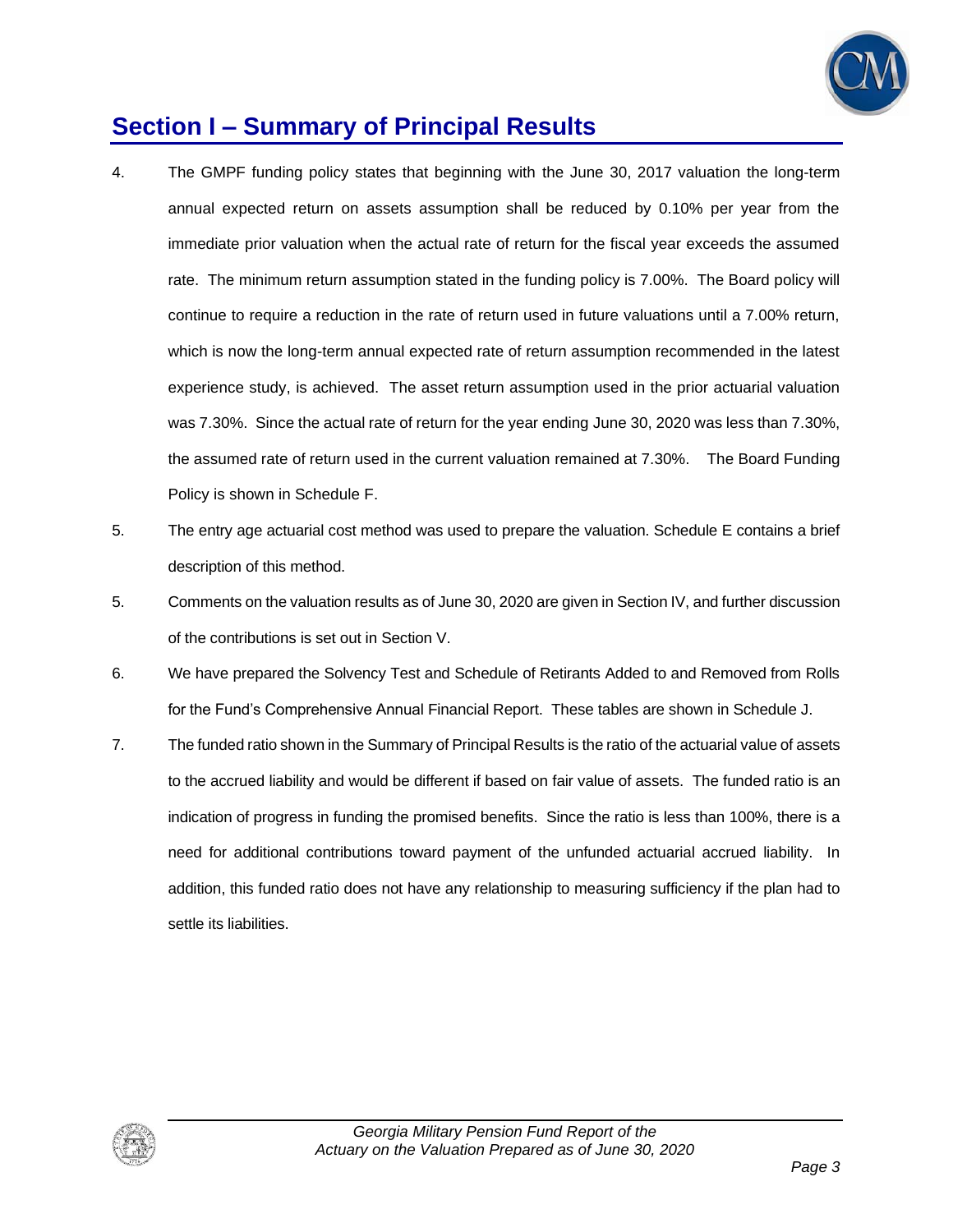

## **Section II – Membership**

- 1. Data for retired members of the Fund were furnished by the Retirement System. Data for active and deferred vested members of the Fund were furnished by the Defense Department. On this basis, the valuation includes 14,095 active National Guard members.
- 2. The following table shows the number of retired members and deferred vested members included in the valuation as of June 30, 2020, together with the amount of their annual retirement allowances

payable under the Fund as of that date.

#### **THE NUMBER AND ANNUAL RETIREMENT ALLOWANCES OF RETIRED MEMBERS AND DEFERRED VESTED MEMBERS AS OF JUNE 30, 2020**

| <b>GROUP</b>                        | <b>NUMBER</b> | <b>ANNUAL RETIREMENT</b><br><b>ALLOWANCES</b> |
|-------------------------------------|---------------|-----------------------------------------------|
| Retired Members, currently payable  | 1.220         | \$1,311,360                                   |
| Former Members, deferred allowances | 3.374         | 3,138,960                                     |

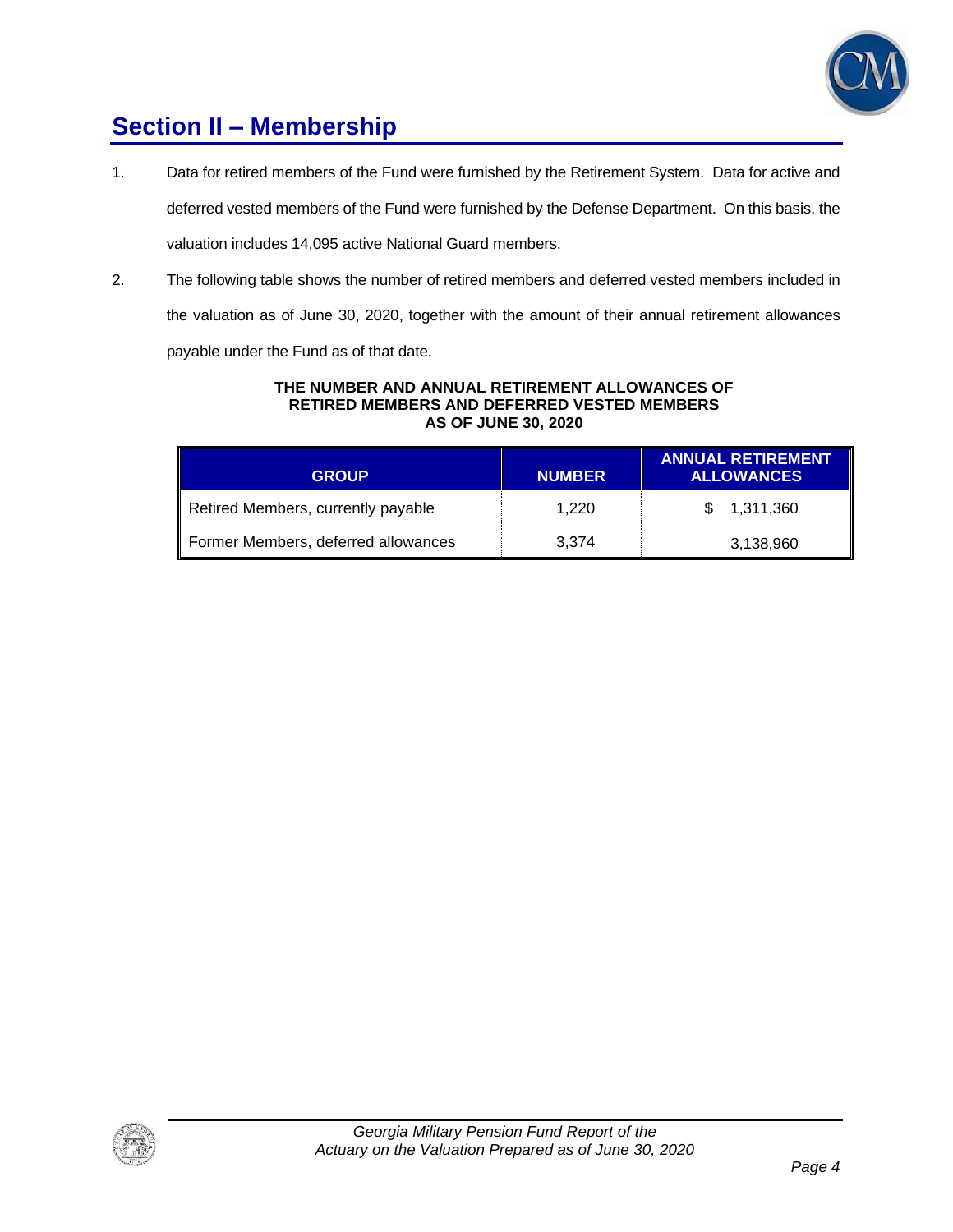

## **Section III – Assets**

- 1. As of June 30, 2020, the total fair value of assets amounted to \$28,967,000 as reported by the independent Auditor of the Fund.
- 2. The actuarial value of assets as of June 30, 2020 was determined to be \$29,083,000 based on a fiveyear smoothing of investment gains and losses. Schedule B shows the development of the actuarial value of assets as of June 30, 2020.
- 3. Schedule C shows the receipts and disbursements of the Fund for the two years preceding the valuation date and a reconciliation of the fund balances.

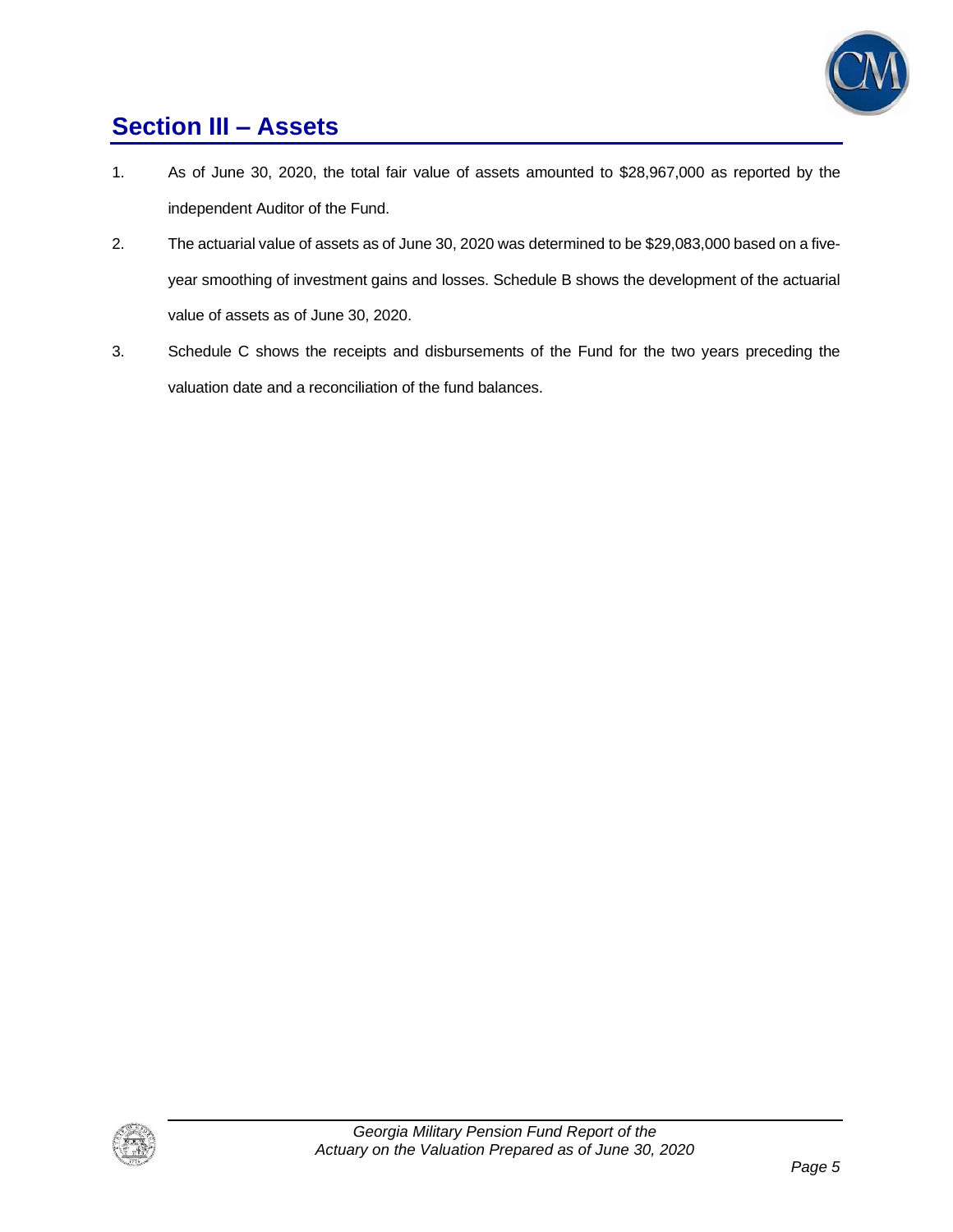

### **Section IV – Comments on Valuation**

- 1. Schedule A of this report contains the valuation balance sheet which shows the present and prospective assets and liabilities of the Fund as of June 30, 2020. The valuation was prepared in accordance with the actuarial assumptions and methods set forth in Schedule D and the actuarial cost method which is described in Schedule E.
- 2. The valuation balance sheet shows that the Fund has total prospective liabilities of \$50,972,862, of which \$37,021,106 is for the prospective benefits payable on account of present retired members, and members entitled to deferred vested benefits, and \$13,951,756 is for the prospective benefits payable on account of present active members. Against these liabilities, the Fund has total present assets of \$29,083,000 as of June 30, 2020. The difference of \$21,889,862 between the total liabilities and the total present assets represents the present value of contributions to be made in the future.
- 3. The employer's contributions to the Fund consist of normal contributions and unfunded actuarial accrued liability (UAAL) contributions. The valuation indicates that annual employer normal contributions at the rate of \$9.32 per active member are required to provide the currently accruing benefits of the Fund. An additional \$17.74 per active member is required to fund the administrative expenses of the Fund.
- 4. Prospective normal contributions (net of expenses) at the rate of \$9.32 have a present value of \$644,254. When this amount is subtracted from \$21,889,862, which is the present value of the total future contributions to be made by the employers, the result is a prospective unfunded actuarial accrued liability of \$21,245,608.
- 5. The funding policy adopted by the Board, as shown in Schedule F, provides that the unfunded actuarial accrued liability as of June 30, 2013 (Transitional UAAL) will be amortized as a level dollar amount over a closed 20-year period. In each subsequent valuation all benefit changes, assumption and method changes and experience gains and/or losses that have occurred since the previous valuation will determine a New Incremental UAAL. Each New Incremental UAAL will be amortized as a level dollar amount over a closed 20-year period from the date it is established.

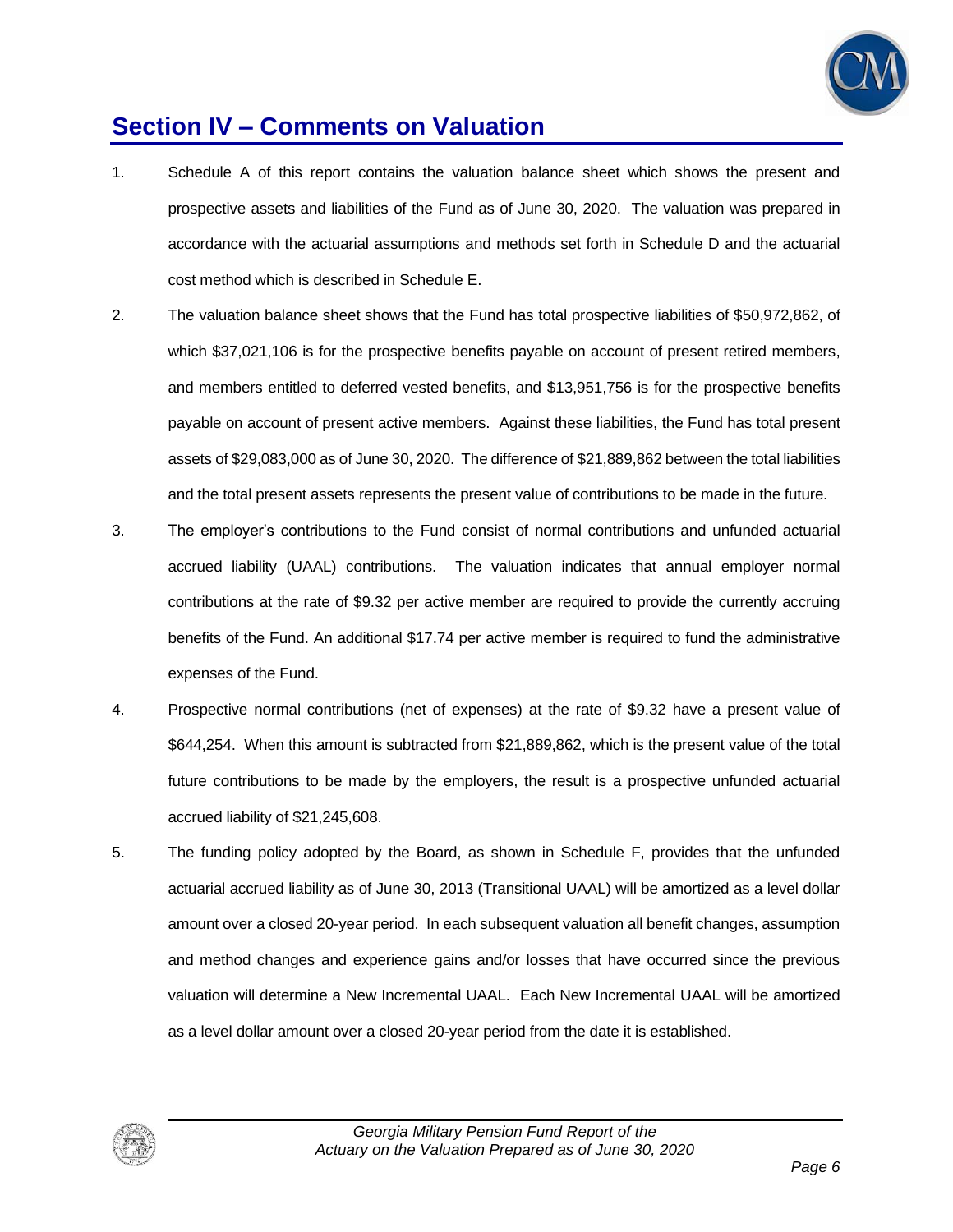

### **Section IV – Comments on Valuation**

- 6. The total accrued liability contribution rate is \$174.50 per active member, determined in accordance with the Board's funding policy.
- 7. Schedule G of this report shows the amortization schedules for the Transitional UAAL and New Incremental UAALs.
- 8. The following table shows the components of the total unfunded actuarial accrued liability (UAAL) and the derivation of the UAAL contribution rate in accordance with the funding policy.

|                                                 | Remaining<br><b>Balance</b><br><b>UAAL</b> | Remaining<br>Amortization<br>Period (years) | Amortization<br><b>Payment</b> |
|-------------------------------------------------|--------------------------------------------|---------------------------------------------|--------------------------------|
| Transitional                                    | \$14,265,054                               | 13                                          | \$1,735,964                    |
| New Incremental June 30, 2014                   | 33,675                                     | 14                                          | 3,920                          |
| New Incremental June 30, 2015                   | 1,436,586                                  | 15                                          | 160,731                        |
| New Incremental June 30, 2016                   | 1,385,880                                  | 16                                          | 149,635                        |
| New Incremental June 30, 2017                   | 852,112                                    | 17                                          | 89,100                         |
| New Incremental June 30, 2018                   | 757,975                                    | 18                                          | 76,992                         |
| New Incremental June 30, 2019                   | 144.919                                    | 19                                          | 14,338                         |
| New Incremental June 30, 2020                   | 2,369,407                                  | 20                                          | 228,897                        |
| <b>Total UAAL</b>                               | \$21,245,608                               |                                             | \$2,459,577                    |
| <b>Blended Amortization Period (years)</b>      | 14.1                                       |                                             |                                |
| <b>UAAL Contribution Rate per active member</b> | \$174.50                                   |                                             |                                |

### **TOTAL UAAL AND UAAL CONTRIBUTION RATE**



F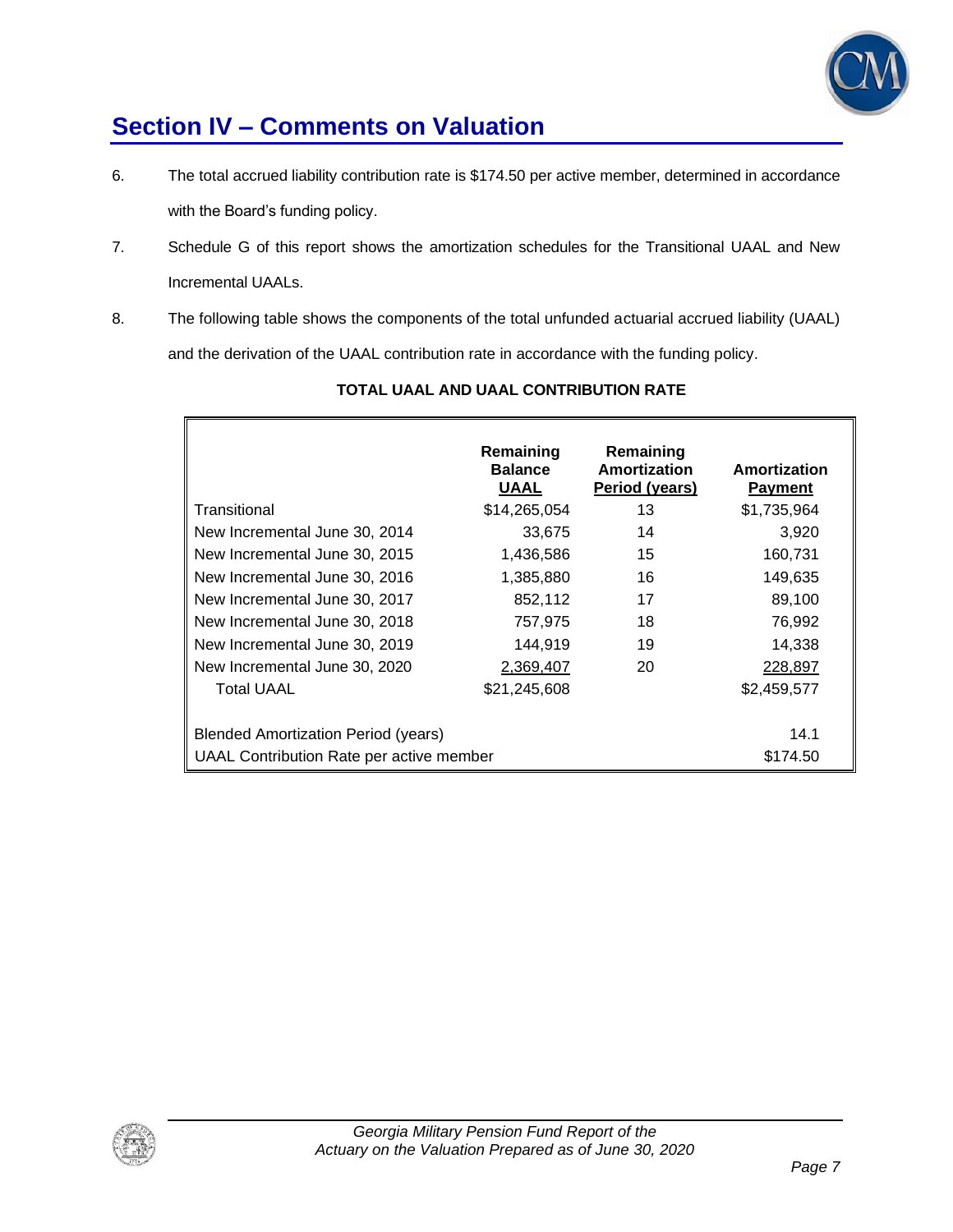

## **Section V – Contributions Payable by the State**

- 1. The employer's contributions to the Fund consist of a normal contribution and an unfunded actuarial accrued liability contribution (UAAL) as determined by actuarial valuation.
- 2. The normal contribution rate is calculated as the level dollar which, if applied for the average member during the entire period of his anticipated covered service, would be required in addition to the contributions of the member to meet the cost of all benefits payable on his behalf. On the basis of the valuation, the normal contribution rate was determined to be \$9.32 per active member, or \$131,365 based on 14,095 active members as of June 30, 2020.
- 3. An additional \$250,046, or \$17.74 per active member, is required to fund the administrative expenses of the Fund.
- 4. The total normal contribution including administrative expenses is, therefore, \$381,411, or \$27.06 per active member.
- 5. The UAAL contribution is the level annual amount which will be sufficient to amortize the unfunded actuarial accrued liability in accordance with the Board's funding policy. The annual UAAL contribution determined on this basis by the June 30, 2020 valuation is \$2,459,577, or \$174.50 per active member.
- 6. The following table summarizes the employer contribution rates which were determined by the June 30, 2020 valuation and are recommended for use.

| <b>CONTRIBUTION</b>                  | <b>PER ACTIVE</b><br><b>MEMBER</b> | <b>ANNUAL</b><br><b>AMOUNT</b> |  |  |
|--------------------------------------|------------------------------------|--------------------------------|--|--|
| Normal                               | \$<br>27.06                        | 381,411<br>S                   |  |  |
| Unfunded Actuarial Accrued Liability | 174.50                             | 2,459,577                      |  |  |
| Total                                | S<br>201.56                        | 2,840,988                      |  |  |

#### **ACTUARIALLY DETERMINED EMPLOYER CONTRIBUTION (ADEC) FOR FISCAL YEAR ENDING JUNE 30, 2023**

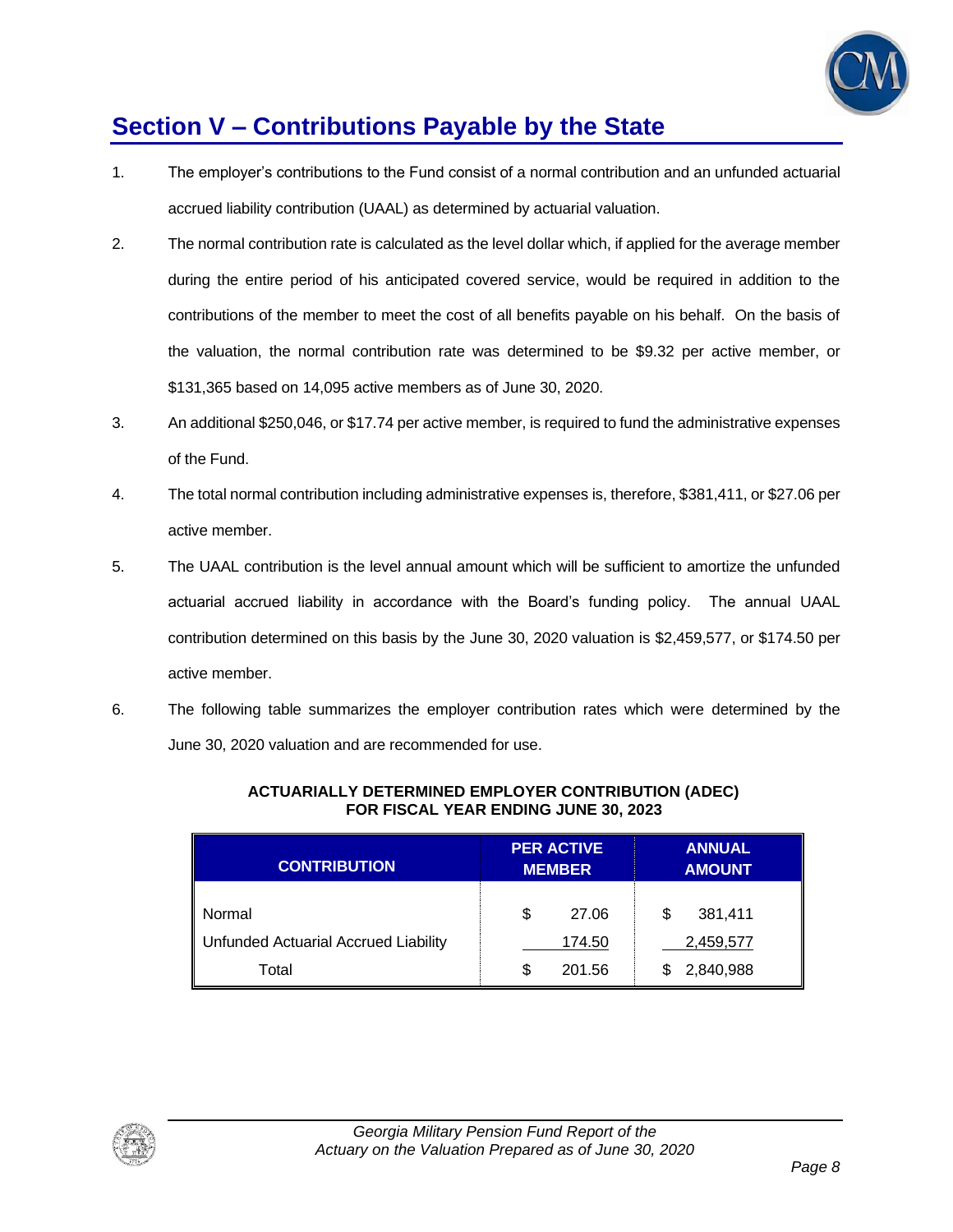

# **Section VI – Accounting Information**

The information required under Governmental Accounting Standards Board (GASB) Statements No. 67 and

68 will be issued in separate reports. The following information is provided for informational purposes only.

1. The following is a distribution of the number of employees by type of membership:

| <b>GROUP</b>                                                                   | <b>NUMBER</b> |
|--------------------------------------------------------------------------------|---------------|
| Retirees and beneficiaries currently<br>receiving benefits                     | 1,220         |
| Terminated plan members entitled to<br>benefits but not yet receiving benefits | 3,374         |
| Active plan members                                                            | 14,095        |
| Total                                                                          | 18,689        |

#### **NUMBER OF ACTIVE AND RETIRED MEMBERS AS OF JUNE 30, 2020**

#### 2. The schedule of funding progress is shown below

#### **SCHEDULE OF FUNDING PROGRESS**

| <b>Actuarial</b><br><b>Valuation</b><br><b>Date</b> | <b>Actuarial</b><br>Value of<br><b>Assets</b><br>(a) | <b>Actuarial Accrued</b><br><b>Liability (AAL)</b><br>- Entry Age<br>(b) | <b>Unfunded</b><br><b>AAL</b><br>(UAAL)<br>$(b - a)$ | <b>Funded</b><br><b>Ratio</b><br>(a/b) | <b>Covered</b><br><b>Payroll</b><br>$\left( c \right)$ | <b>UAAL</b> as a<br><b>Percentage of</b><br><b>Covered</b><br><b>Payroll</b><br>$((b-a)/c)$ |
|-----------------------------------------------------|------------------------------------------------------|--------------------------------------------------------------------------|------------------------------------------------------|----------------------------------------|--------------------------------------------------------|---------------------------------------------------------------------------------------------|
| 6/30/2015                                           | \$16,446,000                                         | \$35.212.807                                                             | \$.<br>18.766.807                                    | 46.70%                                 | N/A                                                    | N/A                                                                                         |
| 6/30/2016                                           | 18.414.000                                           | 38.210.803                                                               | 19.796.803                                           | 48.19                                  | N/A                                                    | N/A                                                                                         |
| 6/30/2017*                                          | 20.604.000                                           | 40.730.594                                                               | 20.126.594                                           | 50.59                                  | N/A                                                    | N/A                                                                                         |
| 6/30/2018*                                          | 23.362.000                                           | 43.621.856                                                               | 20.259.856                                           | 53.56                                  | N/A                                                    | N/A                                                                                         |
| 6/30/2019                                           | 26.119.000                                           | 45.789.906                                                               | 19.670.906                                           | 57.04                                  | N/A                                                    | N/A                                                                                         |
| 6/30/2020#                                          | 29,083,000                                           | 50,328,608                                                               | 21,245,608                                           | 57.79                                  | N/A                                                    | N/A                                                                                         |

\* Reflects change in assumed rate of return

# Reflects changes in actuarial assumptions

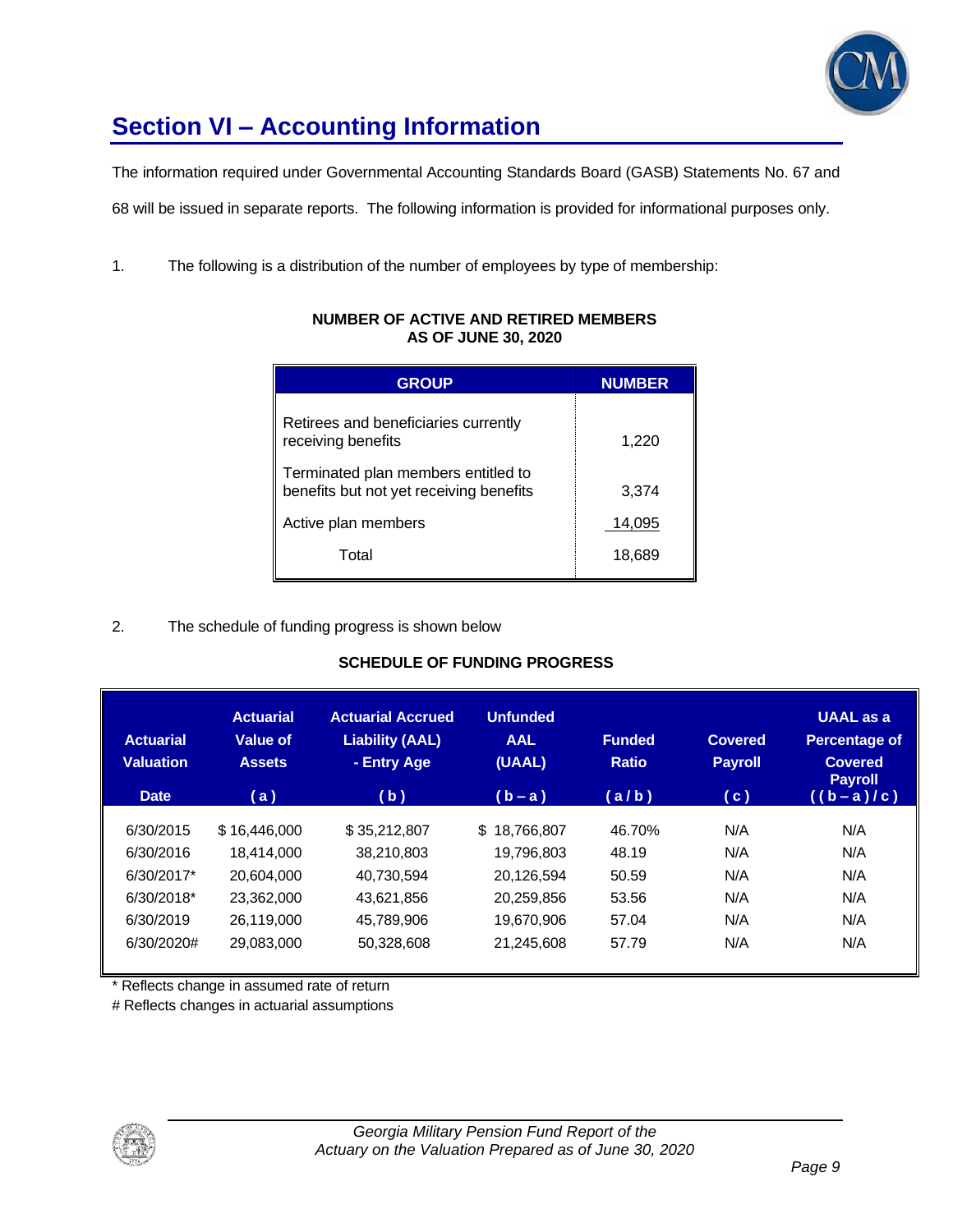

## **Section VI – Accounting Information**

| Year<br><b>Ending</b> | <b>Actuarially</b><br><b>Determined Employer</b><br><b>Contribution (ADEC)</b> | <b>Percentage</b><br><b>Contributed</b> |
|-----------------------|--------------------------------------------------------------------------------|-----------------------------------------|
| 6/30/2015             | \$1,893,000                                                                    | 100%                                    |
| 6/30/2016             | 1,990,000                                                                      | 100                                     |
| 6/30/2017             | 2,018,000                                                                      | 100                                     |
| 6/30/2018             | 2,377,000                                                                      | 100                                     |
| 6/30/2019             | 2,537,000                                                                      | 100                                     |
| 6/30/2020             | 2,611,000                                                                      | 100                                     |

3. The following shows the schedule of employer contributions:

4. The information presented in the required supplementary schedules was determined as part of the actuarial valuation at June 30, 2020. Additional information as of the latest actuarial valuation follows.

| Valuation date                | 6/30/2020            |
|-------------------------------|----------------------|
|                               |                      |
| Actuarial cost method         | Entry age            |
|                               |                      |
| Amortization method           | Level dollar, closed |
|                               |                      |
|                               |                      |
| Remaining amortization period | 14.1 years           |
|                               |                      |
| Asset valuation method        | 5-year smoothed fair |
|                               |                      |
| Actuarial assumptions:        |                      |
|                               |                      |
| Investment rate of            |                      |
| return <sup>*</sup>           | 7.30%                |
|                               |                      |
| Projected salary              |                      |
| increases                     | N/A                  |
|                               |                      |
|                               |                      |
| Cost-of-living adjustments    | None.                |
|                               |                      |

\* Includes inflation at 2.50%



.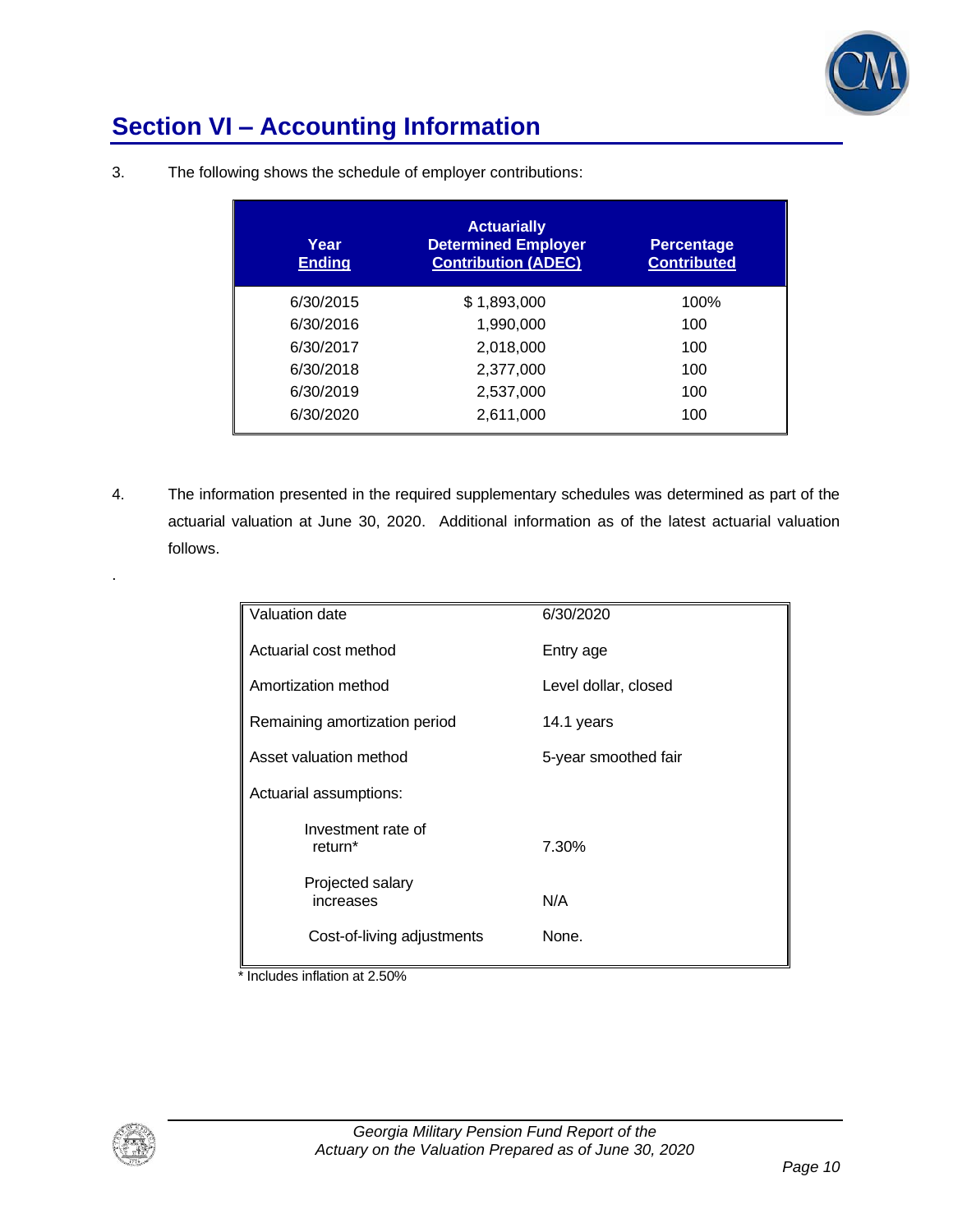

### **Section VII – Experience**

- 1. Section 47-2-26 of the act governing the operation of the System provides that as an aid to the Board in adopting service and mortality tables, the actuary will prepare an experience investigation at least once in each five-year period. Since the last valuation, an experience investigation was prepared for the five-year period ending June 30, 2019 and based on the results of the investigation various assumptions and methods were revised and adopted by the Board on December 17, 2020. The next experience investigation will be prepared for the period July 1, 2019 through June 30, 2024.
- 2. The following table shows the estimated gain or loss from various factors that resulted in an increase of \$1,574,702 in the unfunded actuarial accrued liability (UAAL) from \$19,670,906 to \$21,245,608 during the fiscal year ending June 30, 2020.
- 3. The breakdown of the major reasons for the \$1,574.7 thousand increase in the UAAL are as follows:
	- The assumption changes due to the experience study increased the UAAL approximately \$2,313.3 thousand.
	- There was also a small loss of \$78.5 thousand due to the difference between the actual and expected experience on turnover and retirements.
	- In addition, the return on the actuarial value of assets was lower than the assumed rate of 7.30%, resulting in a loss of \$47.0 thousand due to valuation asset growth.
	- Partially offsetting these increases, was a decrease in the UAAL of \$912.7 thousand because the accrued liability contribution was greater than the interest on the prior year UAAL. This occurred due to the level dollar funding method used to amortize the UAAL (more payment applied to principal balance).
	- There was also a small gain of \$36.1 thousand due to pensioners' mortality.

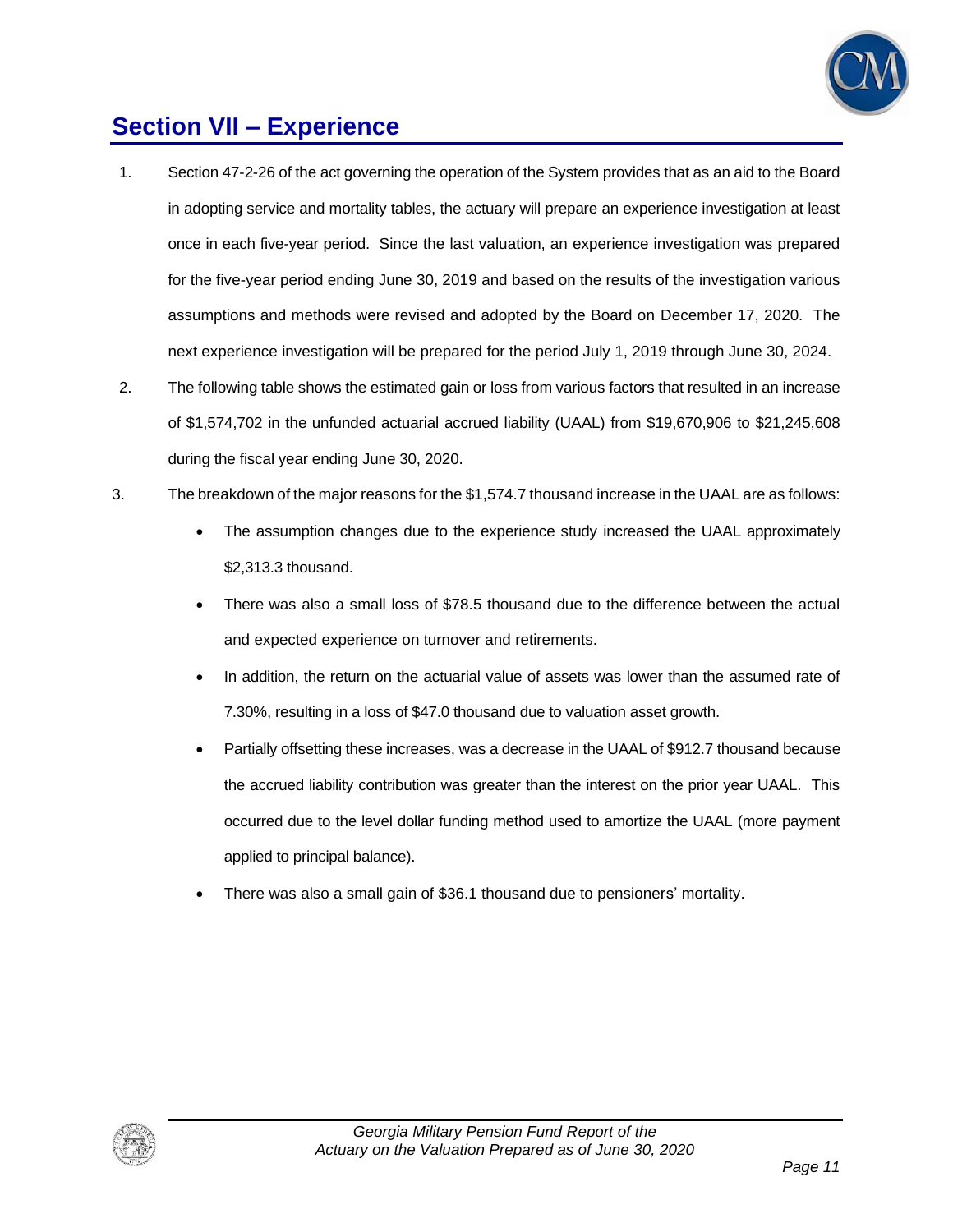

# **Section VII – Experience**

### **ANALYSIS OF THE INCREASE IN UNFUNDED ACTUARIAL ACCRUED LIABILITY**

| (in thousands of dollars) |  |
|---------------------------|--|
|---------------------------|--|

| <b>ITEM</b>                                                                                                                                                               | <b>AMOUNT OF</b><br><b>INCREASE/</b><br>(DECREASE)             |
|---------------------------------------------------------------------------------------------------------------------------------------------------------------------------|----------------------------------------------------------------|
| Interest (7.30%) added to previous unfunded actuarial accrued liability                                                                                                   | 1,436.0<br>\$                                                  |
| Accrued liability contribution                                                                                                                                            | (2,348.7)                                                      |
| Experience:<br>Valuation asset growth<br>Pensioners' mortality<br>Turnover and retirements<br>New entrants<br>Assumption changes<br>Data changes<br>Miscellaneous changes | 47.0<br>(36.1)<br>78.5<br>331.6<br>2,313.3<br>(243.0)<br>(3.9) |
| Total                                                                                                                                                                     | \$<br>1,574.7                                                  |

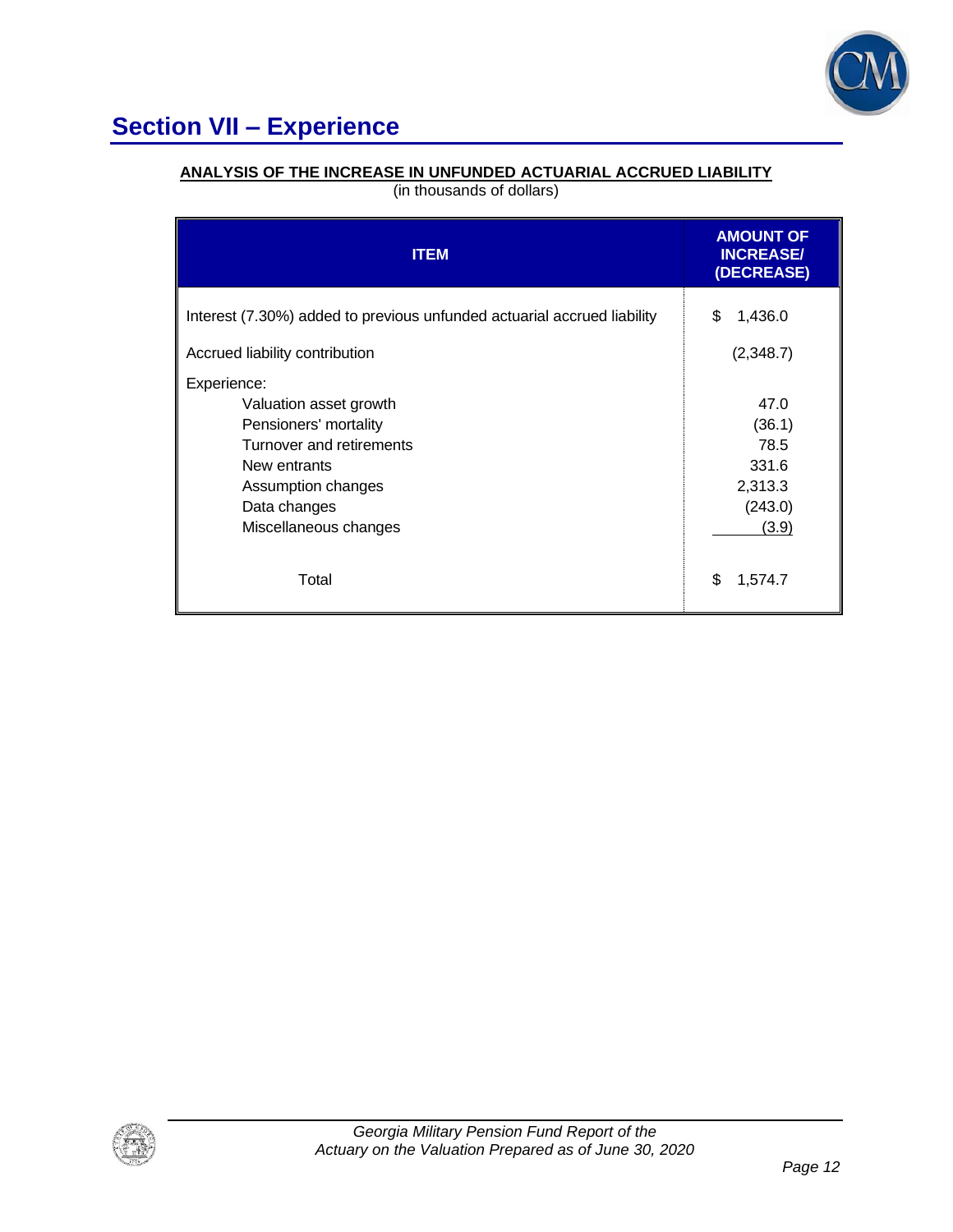

### **Section VIII – Risk Assessment**

#### *Overview*

Actuarial Standards of Practice (ASOP) No. 51, issued by the Actuarial Standards Board, provides guidance on assessing and disclosing risks related to pension plan funding. This guidance is binding on all credentialed actuaries practicing in the United States. This standard was issued as final in September 2017 with application to measurement dates on or after November 1, 2018.

The term "risk" frequently has a negative connotation, but from an actuarial perspective, it may be thought of as simply the fact that what actually happens in the real world will not always match what was expected, based on actuarial assumptions. Of course, when actual experience is better than expected, the favorable risk is easily absorbed. The risk of unfavorable experience will likely be unpleasant, and so there is an understandable focus on aspects of risk that are negative.

Risk usually can be reduced or eliminated at some cost. Consumers, for example, buy auto and home insurance to reduce the risk of accidents or catastrophes. Another way to express this concept, however, is that there is generally some reward for assuming risk. Thus, retirement plans invest not just in US Treasury bonds which have almost no risk, but also in equities which are considerably riskier – because they have an expected reward of a higher return that justifies the risk.

Under ASOP 51, the actuary is called on to identify the significant risks to the pension plan and provide information to help those sponsoring and administering the plan understand the implications of these risks. In this section, we identify some of the key risks for the Fund and provide information to help interested parties better understand these risks.

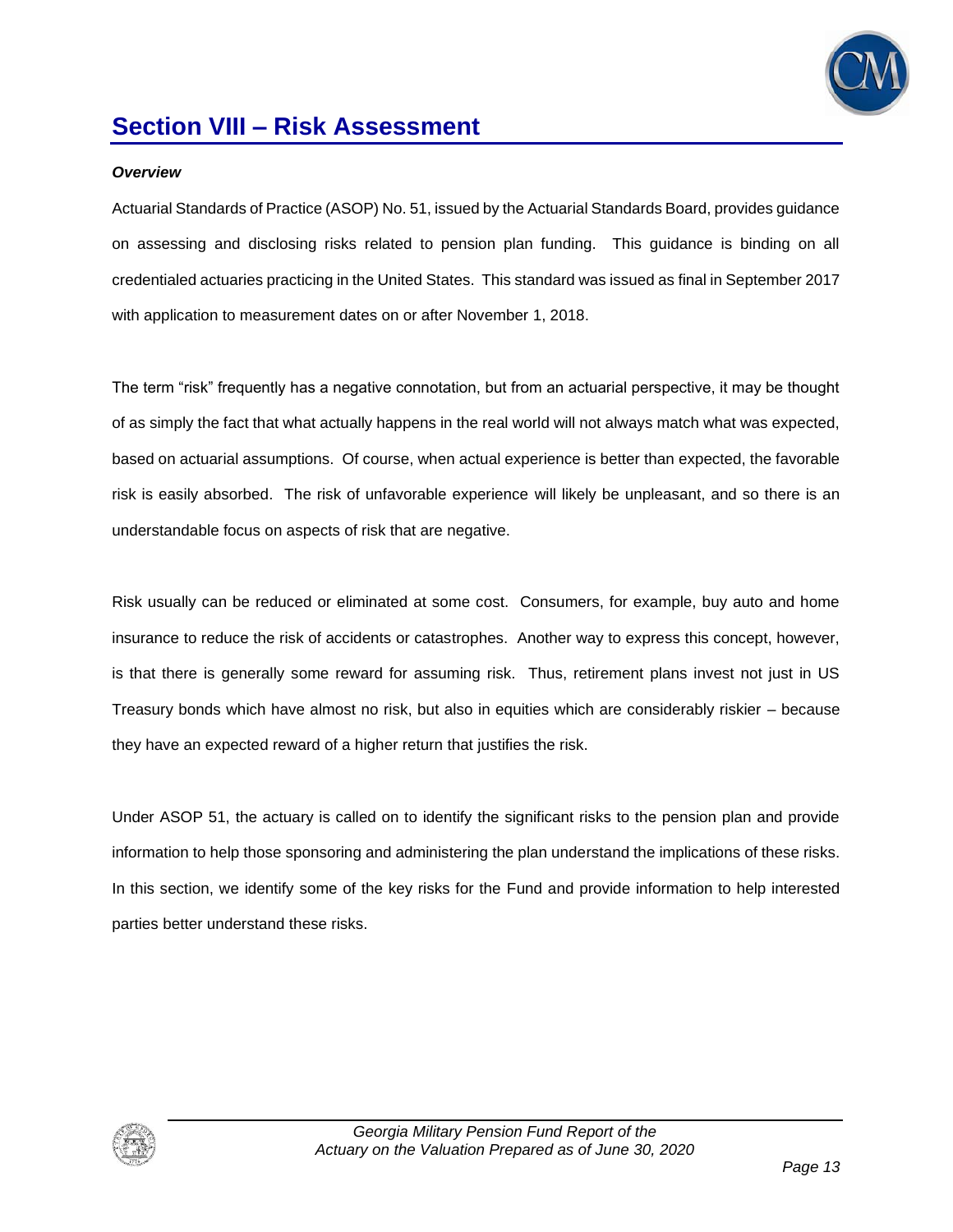

### **Section VIII – Risk Assessment**

#### *Investment Risk*

The investment return on assets is the most obvious risk – and usually the largest risk – to funding a pension plan. To illustrate the magnitude of this risk, based on the current valuation, if the market value return is 10% below assumed, or negative 2.70% (7.30% minus 10.00%) for the System, there would have been an increase in the expected Required Contribution Amount of approximately \$53,000.

#### *Sensitivity Measures*

Valuations are generally performed with a single set of assumptions that reflects the best estimate of future conditions, in the opinion of the actuary and typically the governing board. Note that under actuarial standards of practice, the set of economic assumptions used for funding must be consistent. To enhance the understanding of the importance of an assumption, a sensitivity test can be performed where the valuation results are recalculated using a different assumption or set of assumptions.

The following tables contains the key measures for the Fund using the valuation assumption for investment return of 7.30%, along with the results if the assumption were 6.30% or 8.30%. In this analysis, only the investment return assumption is changed. Consequently, there may be inconsistencies between the investment return and other economic assumptions such as inflation or payroll increases. In addition, simply because the valuation results under alternative assumptions are shown here, it should not be implied that Cavanaugh Macdonald Consulting (CMC) believes that either assumption (6.30% or 8.30%) would comply with actuarial standards of practice.

| As of June 30, 2020      | <b>Current</b><br><b>Discount</b><br>Rate (7.30%) | -1% Discount<br>Rate (6.30%) | +1% Discount<br>Rate (8.30%) |
|--------------------------|---------------------------------------------------|------------------------------|------------------------------|
| <b>Accrued Liability</b> | \$50,328,608                                      | \$57,790,548                 | \$44,315,050                 |
| Unfunded Liability       | \$21,245,608                                      | \$28,707,548                 | \$15,232,050                 |
| Funded Ratio (AVA)       | 57.8%                                             | 50.3%                        | 65.6%                        |
| ADEC Rate*               | \$201.56                                          | \$243.10                     | \$164.75                     |

\*Contribution rates are determined based on the Board's current Funding Policy

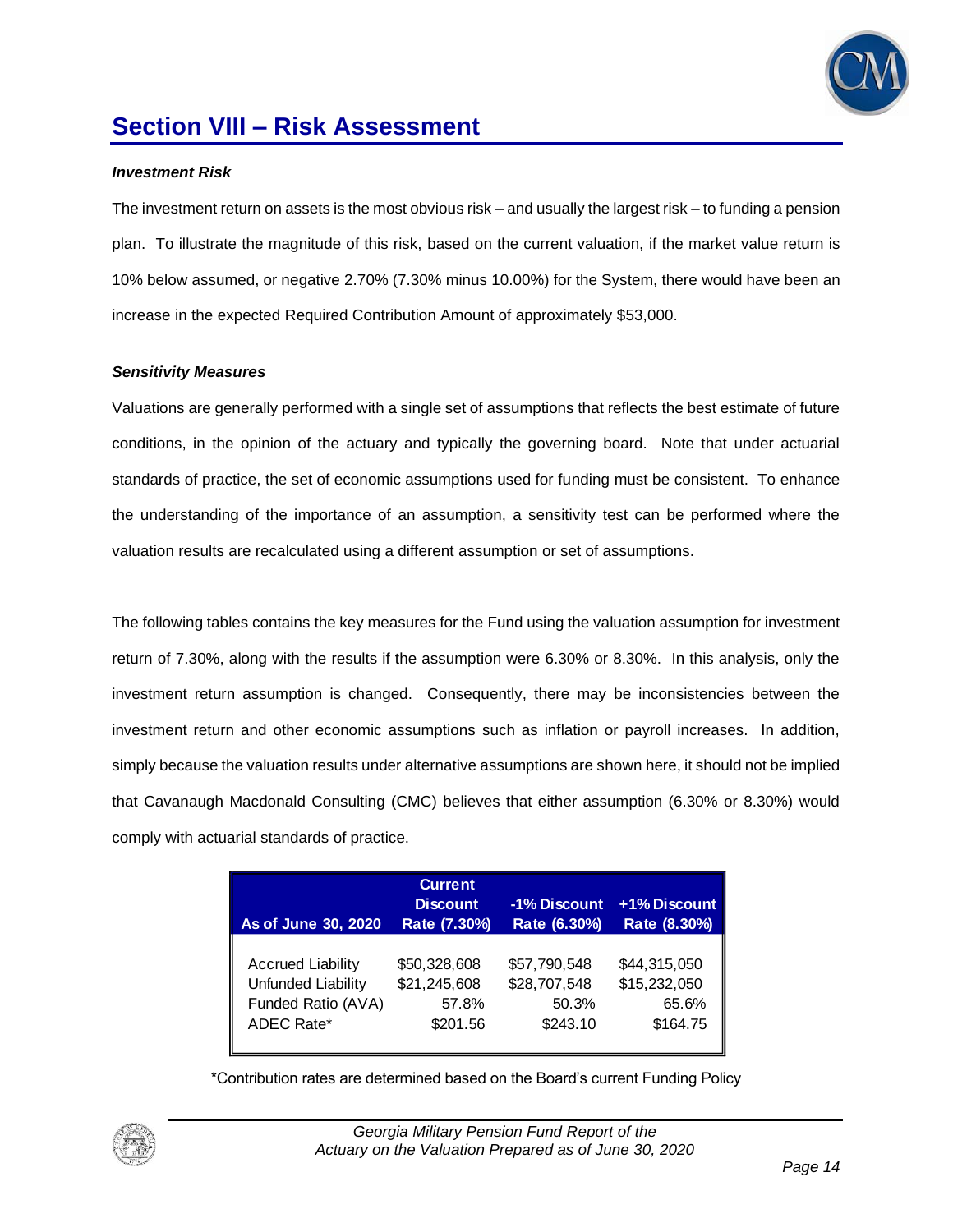

### **Section VIII – Risk Assessment**

#### *Mortality Risk*

The mortality assumption is a significant assumption for valuation results, second only to the investment assumption in most situations. The Fund's mortality assumption utilizes a mortality table (with separate rates for males and females, as well as different rates by status) and a projection scale for how the mortality table is expected to improve through time.

The future, however, is not known, and actual mortality improvements may occur at a faster rate than expected, or at a slower rate than expected (or even decline). Although changes in mortality will affect the benefits paid, this assumption is carefully studied during the regular experience studies that the Fund conducts so that incremental changes can be made to smoothly reflect unfolding experience. Since the last valuation, an experience investigation was prepared for the five-year period ending June 30, 2019 and based on the results of the investigation, a new mortality table with generational approach to future improvements in mortality was adopted. The next experience investigation will be prepared for the period July 1, 2019 through June 30, 2024.

#### *Contribution Risk*

The Fund is primarily funded by employer contributions to the trust fund, together with the earnings on those accumulated contributions. Each year in the valuation, the Required Contribution Rate is determined, based on the Fund's funding policy. This rate is the sum of the rates for the normal cost for the plan, the amortization of the UAAL, and the administrative expenses. Since the Required Contribution Rate has always been made and that procedure is expected to continue, there is no Contribution Risk at this time.

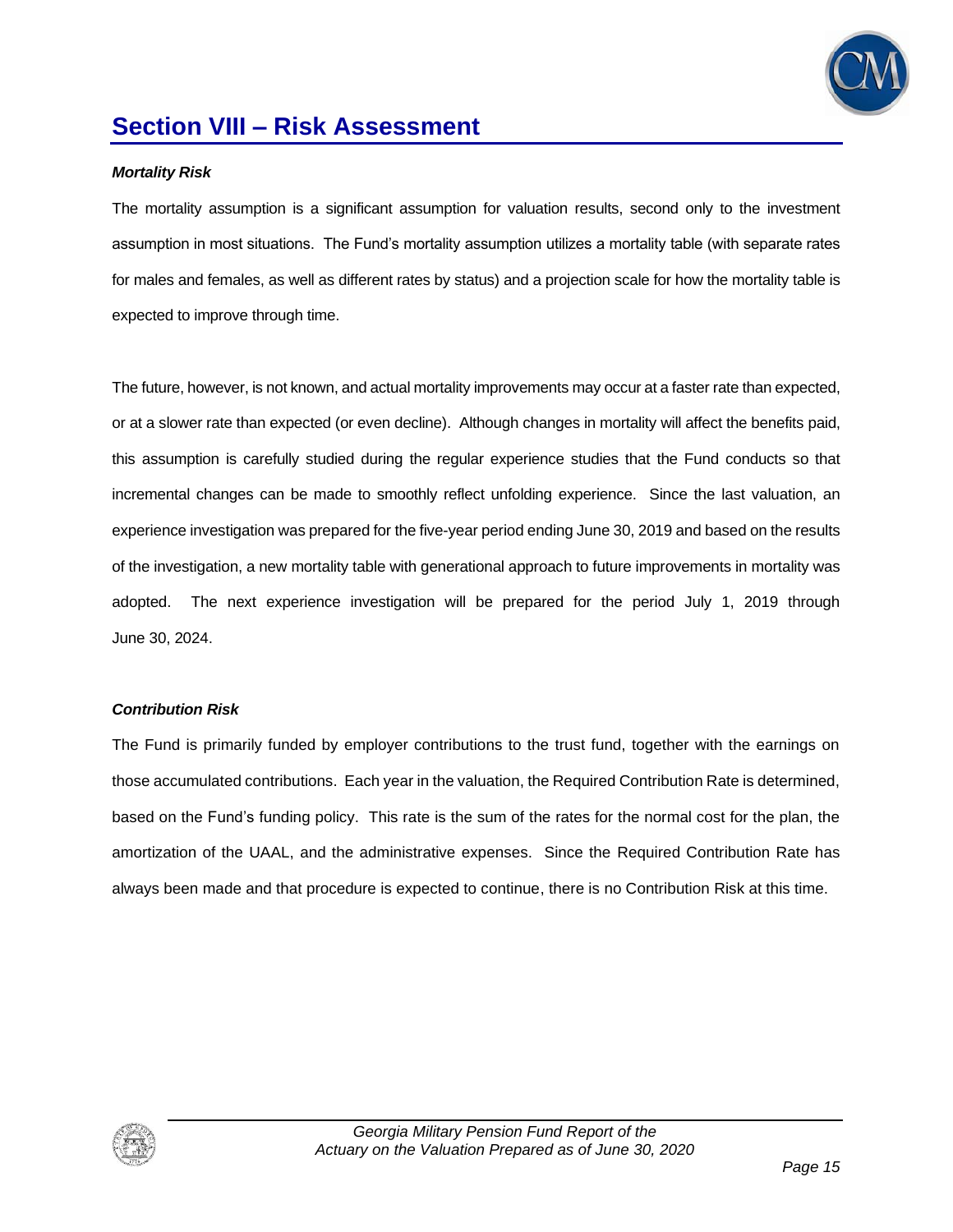

## **Schedule A – Valuation Balance Sheet**

#### **PRESENT AND PROSPECTIVE ASSETS AND LIABILITIES AS OF JUNE 30, 2020**

| <b>ACTUARIAL LIABILITIES</b> |                                                                                 |    |            |  |
|------------------------------|---------------------------------------------------------------------------------|----|------------|--|
|                              | Present value of prospective benefits payable on account of:                    |    |            |  |
| (1)                          | <b>Present retired members</b>                                                  | \$ | 12,178,234 |  |
| (2)                          | Former members entitled to deferred benefits                                    |    | 24,842,872 |  |
| (3)                          | Present active members                                                          |    | 13,951,756 |  |
| (4)                          | <b>Total Actuarial Liabilities</b>                                              |    | 50,972,862 |  |
|                              | <b>PRESENT AND PROSPECTIVE ASSETS</b>                                           |    |            |  |
| (5)                          | Actuarial Value of Assets:                                                      | \$ | 29,083,000 |  |
| (6)                          | Present value of total future contributions = $(4) - (5)$<br>\$21,889,862       |    |            |  |
| (7)                          | Prospective normal contributions                                                |    | 644,254    |  |
| (8)                          | Prospective unfunded actuarial accrued liability<br>contributions = $(6) - (7)$ |    | 21,245,608 |  |
| (9)                          | <b>Total Present and Prospective Assets</b>                                     |    | 50,972,862 |  |

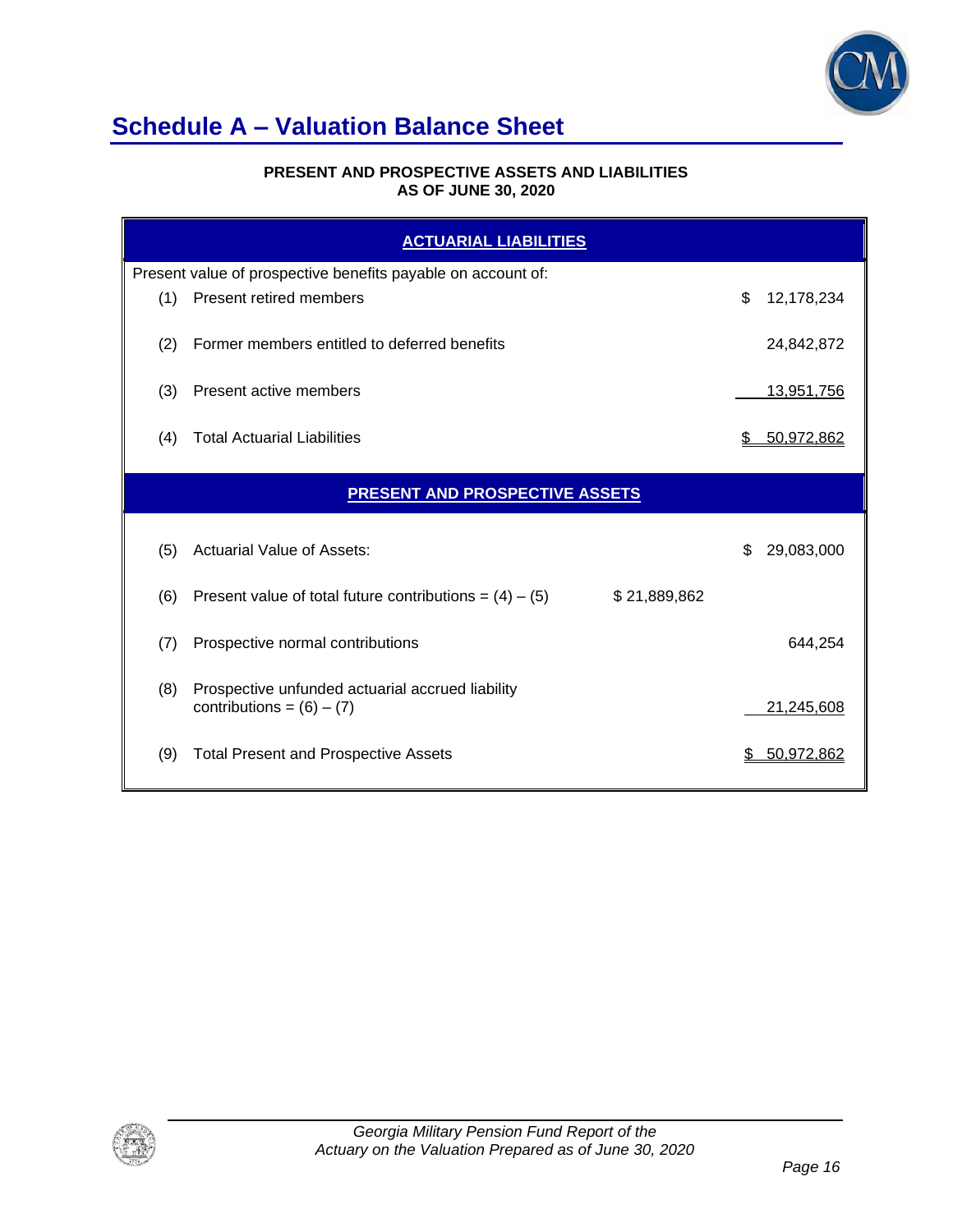

## **Schedule B – Development of Actuarial Value of Assets**

| (1) | Actuarial Value Beginning of Year                             |                                                                                                                |    | 26,119   |
|-----|---------------------------------------------------------------|----------------------------------------------------------------------------------------------------------------|----|----------|
| (2) | Fair Value End of Year                                        |                                                                                                                |    | 28,967   |
| (3) |                                                               | Fair Value Beginning of Year                                                                                   | \$ | 26,417   |
| (4) |                                                               | Cash Flow                                                                                                      |    |          |
|     | (a)                                                           | Contributions                                                                                                  | \$ | 2,611    |
|     | (b)                                                           | <b>Benefit Payments</b>                                                                                        |    | (1, 297) |
|     | (c)                                                           | <b>Administrative Expenses</b>                                                                                 |    | (249)    |
|     | (d)                                                           | <b>Investment Expenses</b>                                                                                     |    | (6)      |
|     | (e)                                                           | Net: $(4)(a) + (4)(b) + 4(c) + 4(d)$                                                                           | \$ | 1,059    |
| (5) |                                                               | Investment Income                                                                                              |    |          |
|     | (a)                                                           | Fair Total: $(2) - (3) - (4)(e)$                                                                               | \$ | 1,491    |
|     | (b)<br>Assumed Rate of Return for Current Year                |                                                                                                                |    | 7.30%    |
|     | (c)                                                           | Amount for Immediate Recognition:<br>$[(3) \times (5)(b)] + {[(4)(a) +4(b) + 4(c)]x (5)(b) \times 0.5} - 4(d)$ | \$ | 1,973    |
|     | (d)                                                           | Amount for Phased-In Recognition: (5)(a) - (5)(c)                                                              |    | (482)    |
| (6) | Phased-In Recognition of Investment Income                    |                                                                                                                |    |          |
|     | (a)                                                           | Current Year: $(5)(d) / 5$                                                                                     | \$ | (96)     |
|     | (b)                                                           | <b>First Prior Year</b>                                                                                        |    | (17)     |
|     | (c)                                                           | Second Prior Year                                                                                              |    | 72       |
|     | (d)                                                           | <b>Third Prior Year</b>                                                                                        |    | 181      |
|     | (e)                                                           | Fourth Prior Year                                                                                              |    | (208)    |
|     | (f)                                                           | <b>Total Recognized Investment Gain</b>                                                                        | \$ | (68)     |
| (7) | Actuarial Value End of Year: $(1) + (4)(e) + (5)(c) + (6)(f)$ |                                                                                                                | \$ | 29,083   |
| (8) | Difference Between Fair & Actuarial Values: $(2) - (7)$       |                                                                                                                |    | (116)    |
| (9) | Rate of Return on Actuarial Value*                            |                                                                                                                |    | 7.13%    |
|     |                                                               |                                                                                                                |    |          |

#### **(\$ in thousands)**

\* Calculated assuming cash flow occurs in the middle of the year

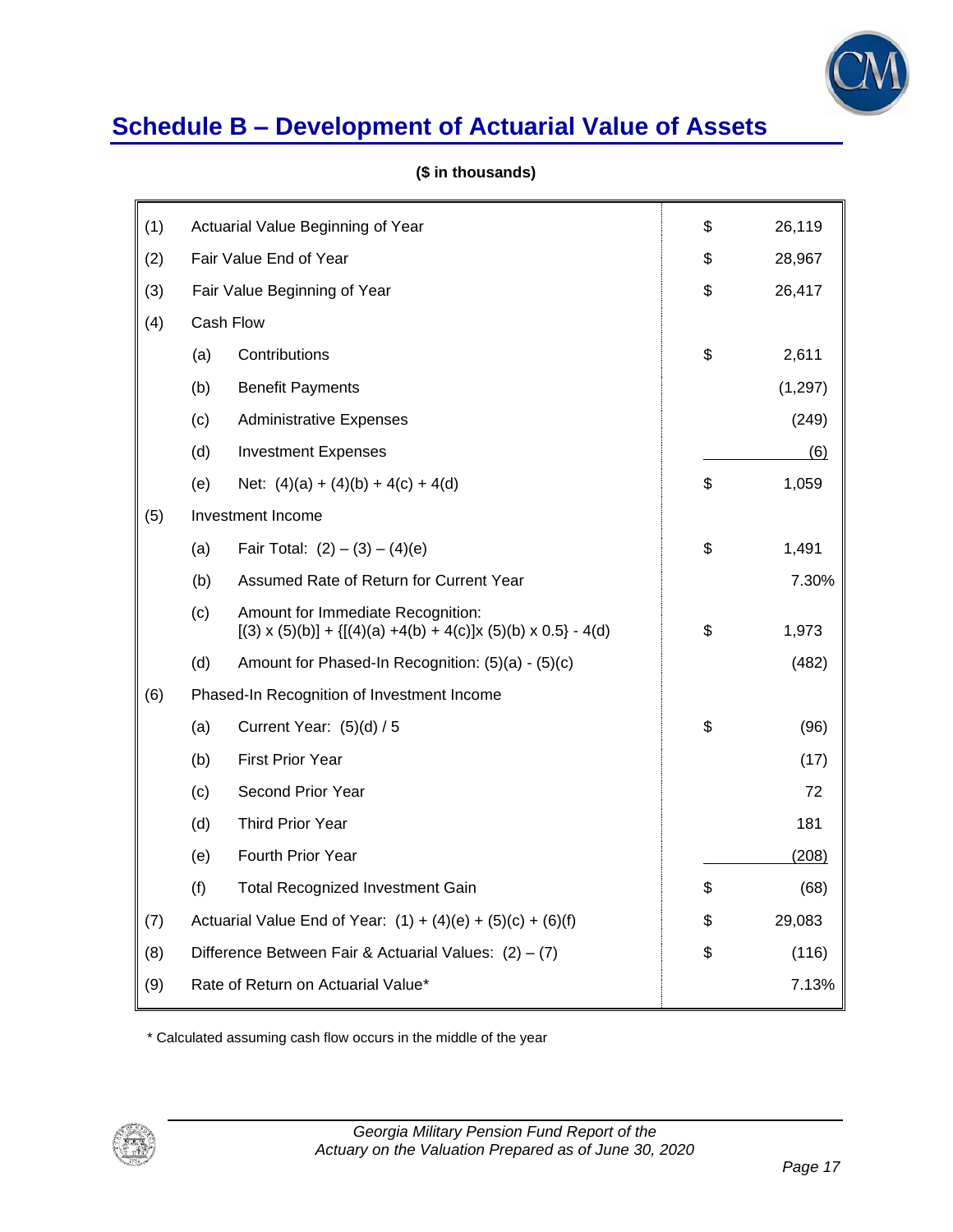

# **Schedule C – Summary of Receipts and Disbursements**

|                                                  | <b>YEAR ENDING</b> |                              |                              |
|--------------------------------------------------|--------------------|------------------------------|------------------------------|
| <b>Receipts for the Year</b>                     |                    | June 30, 2020<br>(\$1,000's) | June 30, 2019<br>(\$1,000's) |
| Contributions:<br><b>Members</b><br>Employer     | \$                 | 0<br>2,611                   | \$<br>0<br>2,537             |
| Subtotal                                         | \$                 | 2,611                        | \$<br>2,537                  |
| Investment Earnings (Net of Investment Expenses) |                    | 1,485                        | 1,683                        |
| <b>TOTAL</b>                                     | \$                 | 4,096                        | \$<br>4,220                  |
| Disbursements for the Year                       |                    |                              |                              |
| <b>Benefit Payments</b>                          | \$                 | 1,297                        | \$<br>1,221                  |
| <b>Refunds to Members</b>                        |                    | 0                            | 0                            |
| <b>Administrative Expenses</b>                   |                    | 249                          | 235                          |
| <b>TOTAL</b>                                     | \$                 | 1,546                        | \$<br>1,456                  |
| <b>Excess of Receipts over Disbursements</b>     | \$                 | 2,550                        | \$<br>2,764                  |
| <b>Reconciliation of Asset Balances</b>          |                    |                              |                              |
| Asset Balance as of the Beginning of Year        | \$                 | 26,417                       | \$<br>23,653                 |
| <b>Excess of Receipts over Disbursements</b>     |                    | 2,550                        | 2,764                        |
| Asset Balance as of the End of Year              | \$                 | 28,967                       | \$<br>26,417                 |
| Rate of Return*                                  |                    | 5.51%                        | 6.96%                        |

\* Calculated assuming cash flow occurs in the middle of the year

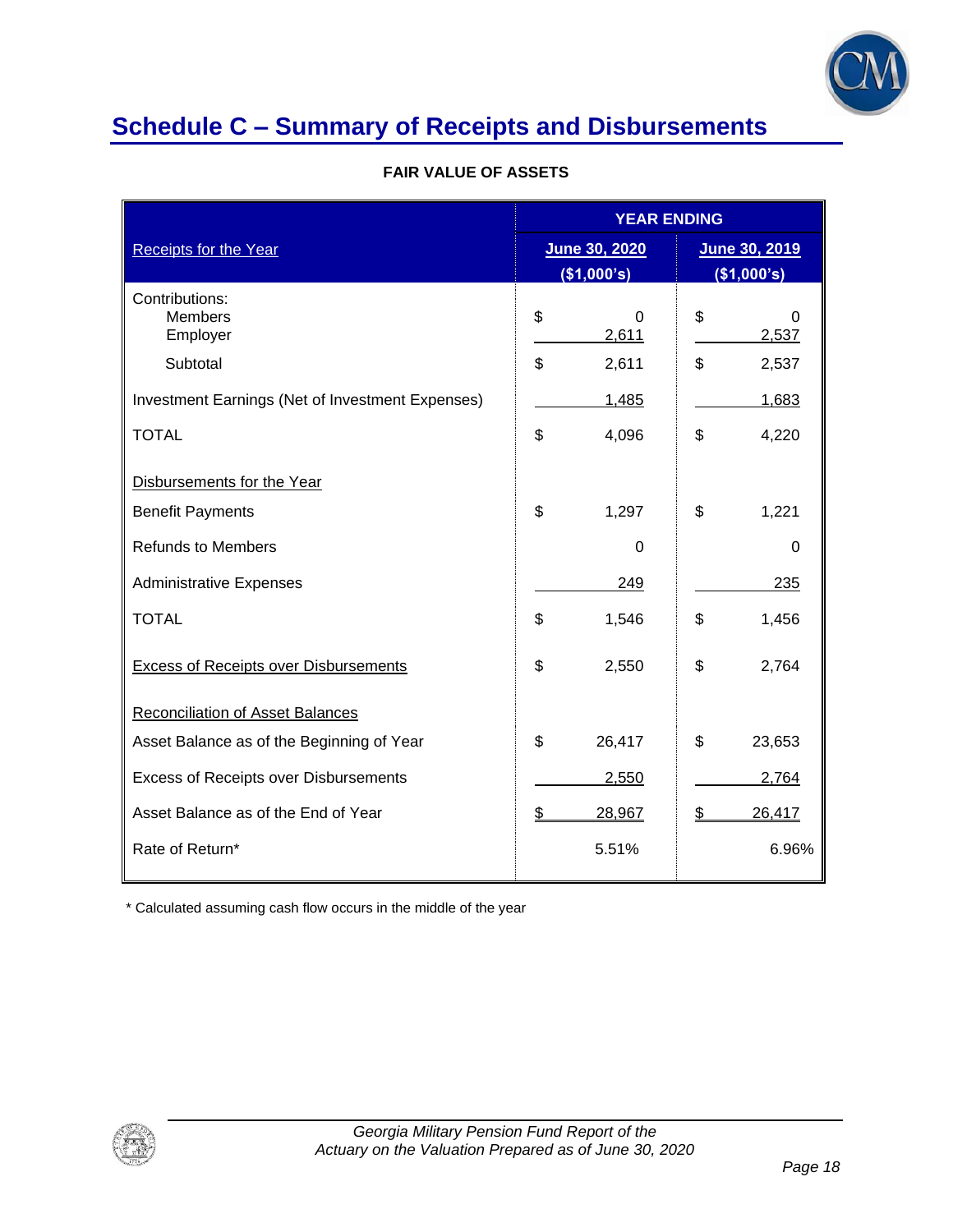

## **Schedule D – Outline of Actuarial Assumptions and Methods**

Actuarial assumptions and methods adopted by the Board December 17, 2020. Valuation interest rate adopted by the Board March 15, 2018.

**VALUATION INTEREST RATE:** 7.30% per annum, compounded annually, net of investment expenses, composed of a 2.50% inflation assumption and a 4.80% real rate of investment return assumption.

**SEPARATIONS FROM ACTIVE SERVICE:** Representative values of the assumed annual rates of separation from active service are as follows:

| <b>RATES OF WITHDRAWAL FROM ACTIVE SERVICE</b>                   |                                                |  |  |
|------------------------------------------------------------------|------------------------------------------------|--|--|
| <b>SERVICE</b>                                                   | <b>RATES</b>                                   |  |  |
| 2 & Under<br>$3 - 7$<br>$8-9$<br>$10 - 14$<br>15-19<br>20 & Over | 11.5%<br>17.0<br>13.0<br>11.5<br>8.5<br>15.5   |  |  |
| <b>AGE</b>                                                       | <b>RATES OF RETIREMENT</b>                     |  |  |
| 60<br>61<br>62<br>63<br>64<br>65 and over                        | 75.0%<br>75.0<br>60.0<br>50.0<br>50.0<br>100.0 |  |  |

**RATES OF DEATH BEFORE RETIREMENT**: The Pub-2010 General Employee Table, with no adjustments, projected generationally with the MP-2019 scale is used for both males and females while in active service. Representative values of the assumed annual rates of mortality while in active service are as follows:

|     |              | <b>Annual Rates of Death*</b> |     |              |                |
|-----|--------------|-------------------------------|-----|--------------|----------------|
| Age | <b>Males</b> | <b>Females</b>                | Age | <b>Males</b> | <b>Females</b> |
| 20  | 0.0370%      | 0.0130%                       | 45  | 0.0980%      | 0.0560%        |
| 25  | 0.0280       | 0.0090                        | 50  | 0.1490       | 0.0830         |
| 30  | 0.0360       | 0.0150                        | 55  | 0.2190       | 0.1230         |
| 35  | 0.0470       | 0.0230                        | 60  | 0.3190       | 0.1860         |
| 40  | 0.0660       | 0.0360                        | 65  | 0.4680       | 0.2960         |

Base mortality rates as of 2010 before application of the improvement scale

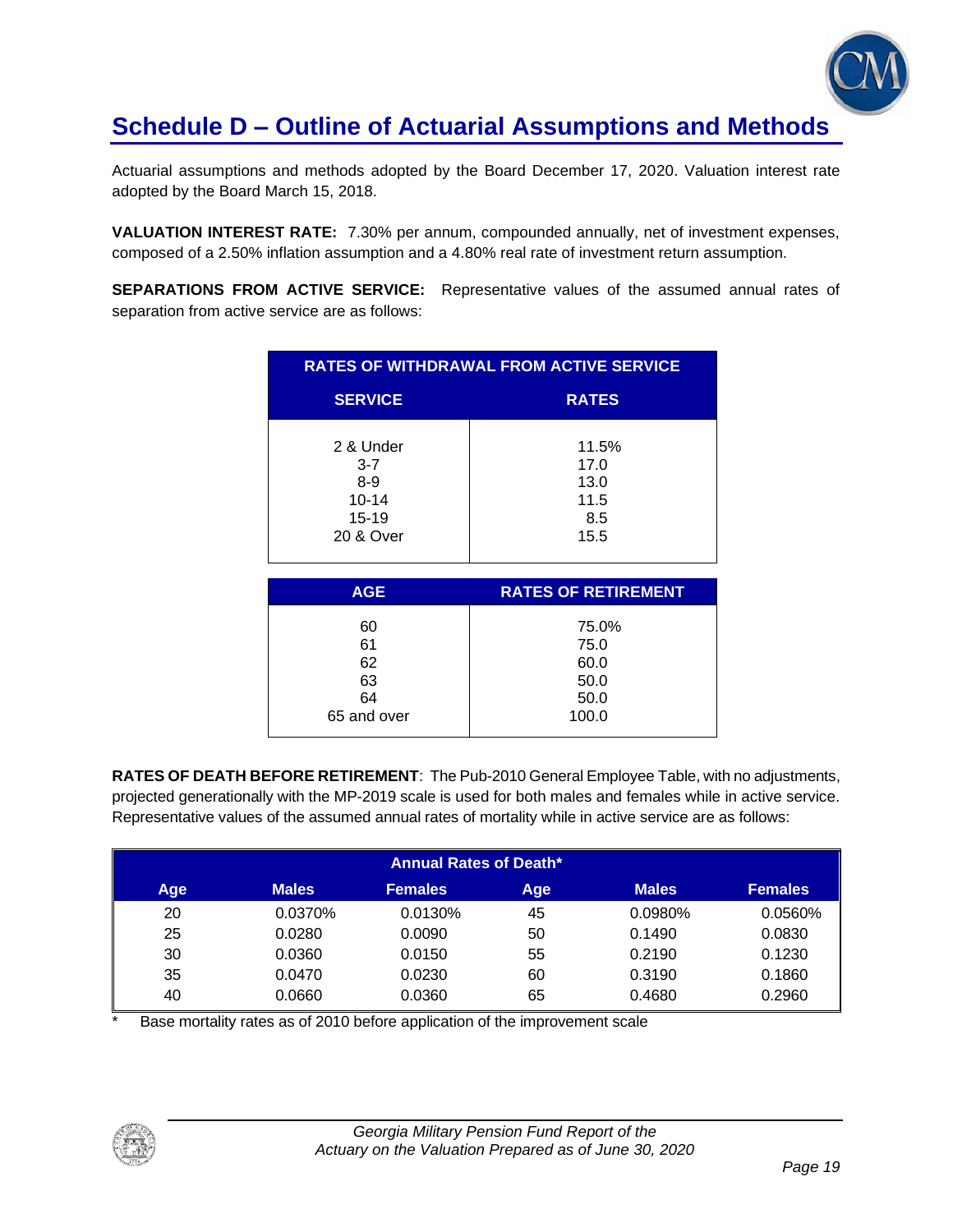

## **Schedule D – Outline of Actuarial Assumptions and Methods**

**RATES OF DEATHS AFTER RETIREMENT**: The Pub-2010 Family of Tables projected generationally with MP-2019 Scale and with further adjustments are used for post-retirement mortality assumptions as follows:

| <b>Participant Type</b> | <b>Membership Table</b>             | Set Forward (+)/<br>Setback (-) | <b>Adjustment to Rates</b> |
|-------------------------|-------------------------------------|---------------------------------|----------------------------|
| <b>Service Retirees</b> | <b>General Healthy</b><br>Annuitant | Male: $+1$ ; Female: $+1$       | Male: 105%; Female: 108%   |

Representative values of the assumed annual rates of mortality are as follows:

|     | <b>Annual Rates of Death*</b> |         |  |
|-----|-------------------------------|---------|--|
|     | <b>Service Retirement</b>     |         |  |
| Age | Females<br><b>Males</b>       |         |  |
| 50  | 0.3371%                       | 0.2516% |  |
| 55  | 0.4861                        | 0.3251  |  |
| 60  | 0.6941                        | 0.4493  |  |
| 65  | 1.0532                        | 0.7366  |  |
| 70  | 1.7882                        | 1.2863  |  |
| 75  | 3.1448                        | 2.2799  |  |
| 80  | 5.6427                        | 4.0900  |  |
| 85  | 10.0958                       | 7.6043  |  |
| 90  | 16.9785                       | 13.8596 |  |

\* Base mortality rates as of 2010 before application of the improvement scale

**ADMINISTRATIVE EXPENSES:** Administrative expenses equal to \$250,000 are added to the normal cost contribution.

**AMORTIZATION METHOD:** Level dollar amortization.

**ASSET METHOD:** Actuarial value, as developed in Schedule B. The actuarial value of assets recognizes a portion of the difference between the fair value of assets and the expected value of assets, based on the assumed valuation rate of return. The amount recognized each year is 20% of the difference between fair value and expected actuarial value.

**VALUATION METHOD:** Entry age actuarial cost method. See Schedule E for a brief description of this method.

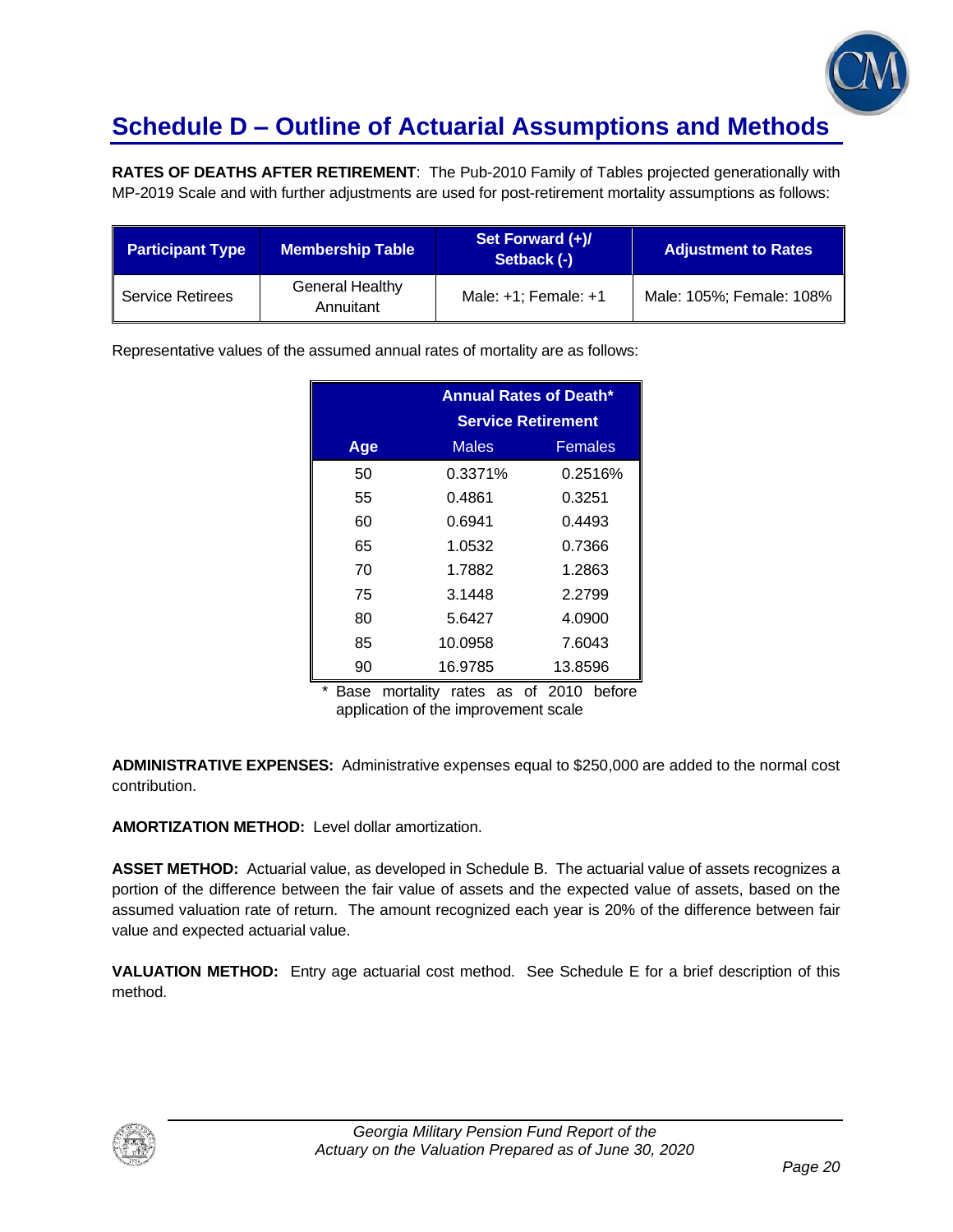

## **Schedule E – Actuarial Cost Method**

- 1. The valuation is prepared on the projected benefit basis, under which the present value, at the interest rate assumed to be earned in the future (currently 7.30%), of each member's expected benefits at retirement or death is determined, based on age, service and sex. The calculations take into account the probability of a member's death or termination of employment prior to becoming eligible for a benefit, as well as the possibility of his terminating with a service, disability or survivor's benefit. The present value of the expected benefits payable on account of the active members is added to the present value of the expected future payments to retired members, beneficiaries and members entitled to deferred vested benefits to obtain the present value of all expected benefits payable from the Fund on account of the present group of members and beneficiaries.
- 2. The employer contributions required to support the benefits of the Fund are determined following a level funding approach, and consist of a normal contribution and an unfunded actuarial accrued liability contribution.
- 3. The normal contribution is determined using the entry age actuarial cost method. Under this method, a calculation is made to determine the level amount which, if applied for the average member during the entire period of his anticipated covered service, would be required in addition to the contributions of the member to meet the cost of all benefits payable on his behalf.
- 4. The unfunded actuarial accrued liability contributions are determined by subtracting the present value of prospective employer normal contributions and member contributions, together with the current actuarial value of assets, from the present value of expected benefits to be paid from the Fund.

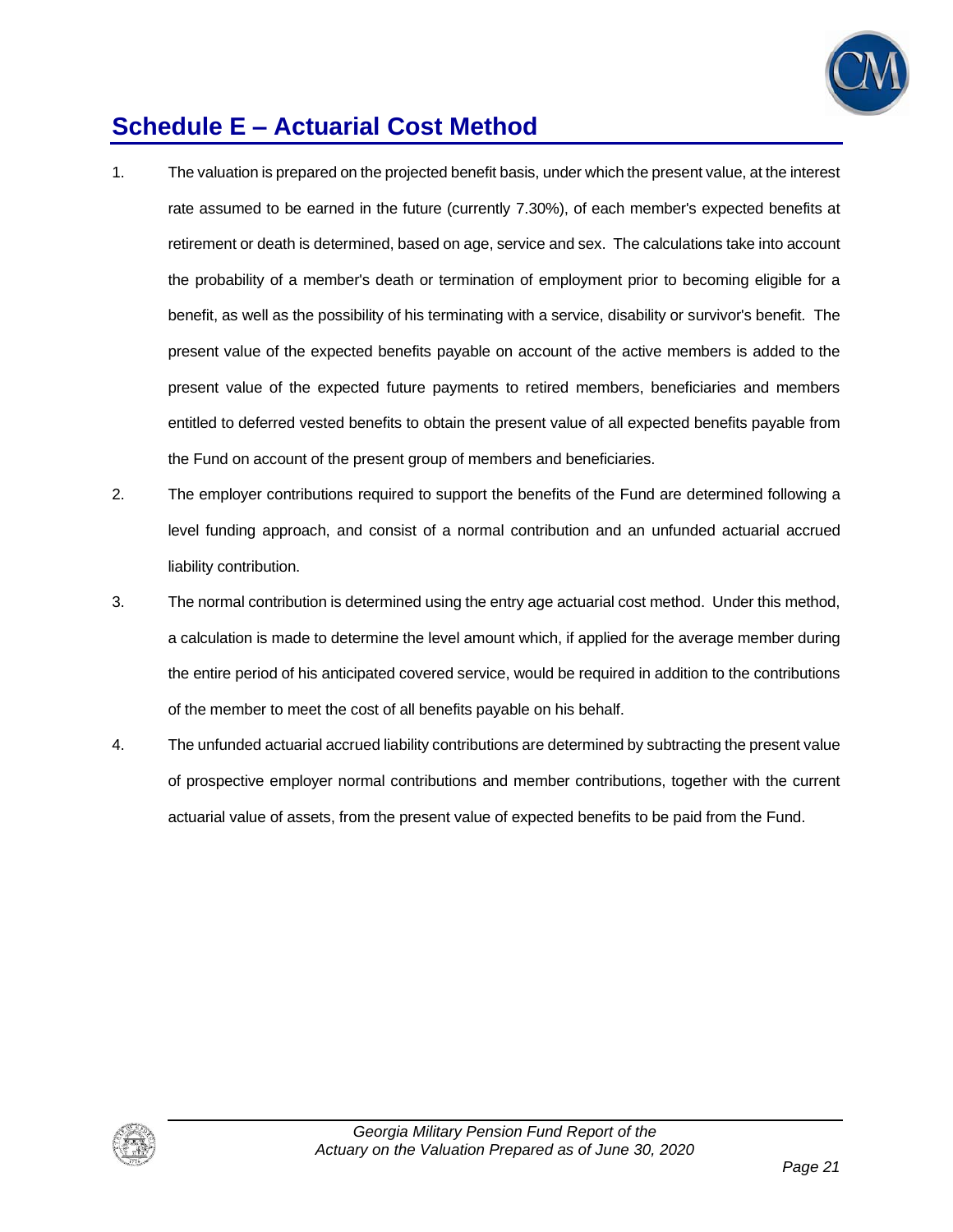

## **Schedule F – Board Funding Policy**

#### **FUNDING POLICY OF THE GMPF BOARD OF TRUSTEES**

The purpose of this Funding Policy is to state the overall objectives for the Georgia Military Pension Fund (System), the benchmarks that will be used to measure progress in achieving those goals, and the methods and assumptions that will be employed to develop the benchmarks. It is the intent of the GMPF Board of Trustees that the Funding Policy outlined herein will remain unchanged until the objectives below are met.

#### **I. Funding Objectives**

The goal in requiring employer and member contributions to the System is to accumulate sufficient assets during a member's employment to fully finance the benefits the member is expected to receive throughout retirement. In meeting this objective, the System will strive to meet the following funding objectives:

- To develop a pattern of contributions expressed both as a total dollar amount and as a dollar amount per active member and measured by valuations prepared in accordance with applicable State laws and the principles of practice prescribed by the Actuarial Standards Board.
- To maintain an increasing funded ratio (ratio of actuarial value of assets to actuarial accrued liabilities) that reflects a trend of improved actuarial condition. The long-term objective is to obtain a 100% funded ratio over a reasonable period of future years.
- To maintain adequate asset levels to finance the benefits promised to members and monitor the future demand for liquidity.
- To promote intergenerational equity for taxpayers with respect to contributions required for the benefits provided by the System.

#### **II. Measures of Funding Progress**

To track progress in achieving the System's funding objectives, the following measures will be determined annually as of the actuarial valuation date (with due recognition that a single year's results may not be indicative of long-term trends):

- **Funded ratio** The funded ratio, defined as the actuarial value of assets divided by the actuarial accrued liability, should increase over time, before adjustments for changes in benefits, actuarial methods, and/or actuarial adjustments. The target funded ratio will be 100 percent within 20 years of the valuation date for the first valuation conducted following the adoption of this Policy (i.e. the June 30, 2013 valuation date).
- **Unfunded Actuarial Accrued Liability (UAAL)**
	- o **Transitional UAAL** The UAAL established as of the initial valuation date for which this funding policy is adopted shall be known as the Transitional UAAL.
	- o **New Incremental UAAL** Each subsequent valuation will produce a New Incremental UAAL consisting of all benefit changes, assumption and method changes and experience gains and/or losses that have occurred since the previous valuations.

#### • **UAAL Amortization Period**

- $\circ$  The transitional UAAL will be amortized over a closed 20 year period beginning on the initial valuation date for which this funding policy is adopted.
- $\circ$  Each New Incremental UAAL shall be amortized over a closed 20 year period beginning with the year it is incurred.

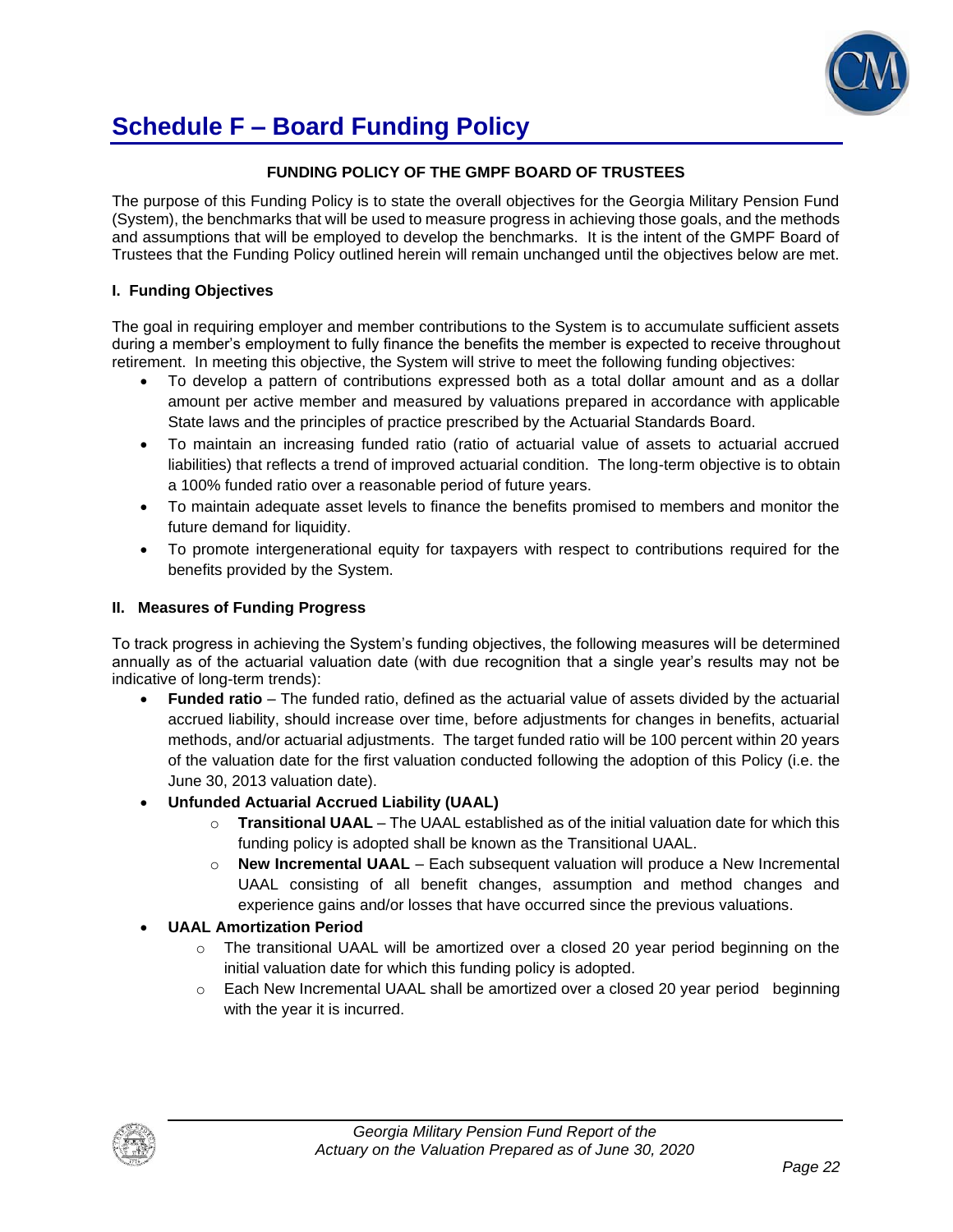

# **Schedule F – Board Funding Policy**

- **Employer Contributions**
	- o **Employer Normal Contributions**  the contribution determined as of the valuation date each year to fund the employer portion of the annual normal cost of the System based on the assumptions and methods adopted by the Board.
	- $\circ$  In each valuation subsequent to the adoption of this funding policy the required employer contributions will be determined as the summation of the employer Normal Contribution, a contribution for administrative expenses, the amortization cost for the Transitional UAAL and the individual amortization cost for each of the New Incremental UAAL bases.
	- $\circ$  Employer Contributions will be expressed as both a total dollar amount and as a dollar amount per active member. In no event shall the employer contributions be less than \$0.
	- $\circ$  The valuation methodology, including the amortization of the Unfunded Actuarial Accrued Liability (UAAL), would be expected to maintain reasonably stable contributions as a dollar per active member.

#### **III. Methods and Assumptions**

The annual actuarial valuations providing the measures to assess funding progress will utilize the actuarial methods and assumptions last adopted by the Board based upon the advice and recommendations of the actuary. These include the following primary methods and assumptions:

- The actuarial cost method used to develop the benchmarks will be the Entry Age Normal (EAN) actuarial cost method.
- The long-term annual investment rate of return assumption will be:
	- $\circ$  Effective with the June 30, 2013 valuation date, 7.50% net of investment expenses.
	- $\circ$  Effective with the June 30, 2017 valuation date, reduced by 0.10% (10 basis points) from the immediate prior actuarial valuation, as long as the following conditions are met:
		- The actual rate of return for the fiscal year ending with the current valuation date exceeds the assumed rate of return from the immediate prior actuarial valuation, and
		- The assumed rate of return does not decrease below 7.00% net of investment expenses.
- The actuarial value of assets will be determined by recognizing the annual differences between actual and expected market value of assets over a five-year period, beginning with the June 30, 2013 actuarial valuation.
	- $\circ$  Prior to the June 30, 2013 valuation, the differences between actual and expected market value of assets were recognized over a seven-year period. For the June 30, 2013 valuation, all then-current deferred gains and losses will be recognized immediately, and the initial new five-year period will begin immediately thereafter.

The employer contributions determined in an annual actuarial valuation will be at least sufficient to satisfy the annual normal cost of the System and amortize the UAAL as a level dollar amount over a period not to exceed 20 years (for the UAAL as of the June 30, 2013 valuation date, and for each successive year of gains and losses incurred in years following the June 30, 2013 valuation date). However in no event shall the employer contributions be less than \$0.

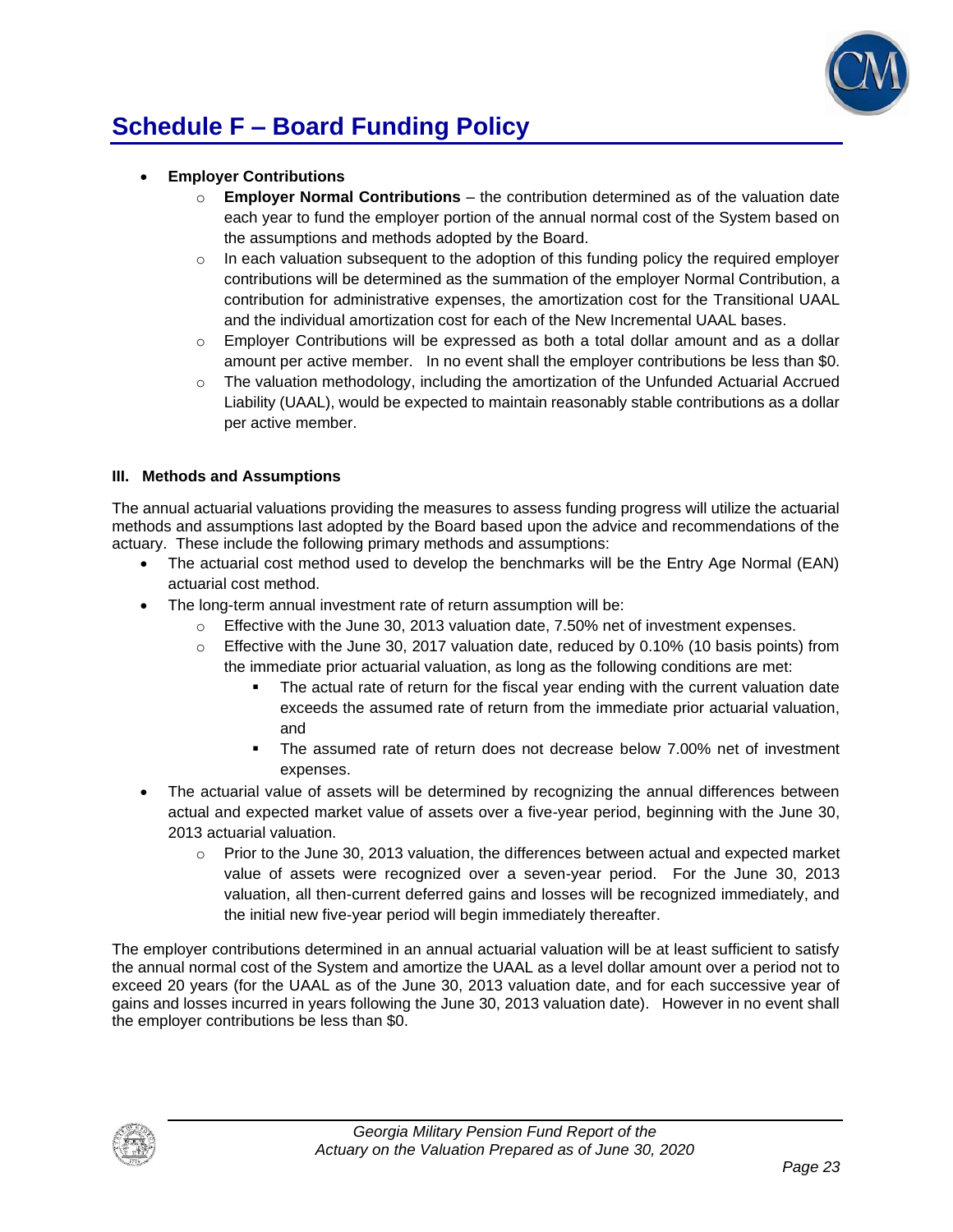

## **Schedule F – Board Funding Policy**

The actuary shall conduct an investigation into the System's experience at least every five years and utilize the results of the investigation to form the basis for recommended assumptions and methods. Any changes to the recommended assumptions and methods that are approved by the Board will be reflected in this Policy.

#### **IV. Funding Policy Progress**

The Board will periodically have actuarial projections of the valuation results performed to assess the current and expected future progress towards the overall funding goals of the System. These periodic projections will provide the expected valuation results over at least a 30-year period. The projected measures of funding progress and the recent historical trend provided in valuations will provide important information for the Board's assessment of the System's funding progress.

Adopted: March 15, 2018

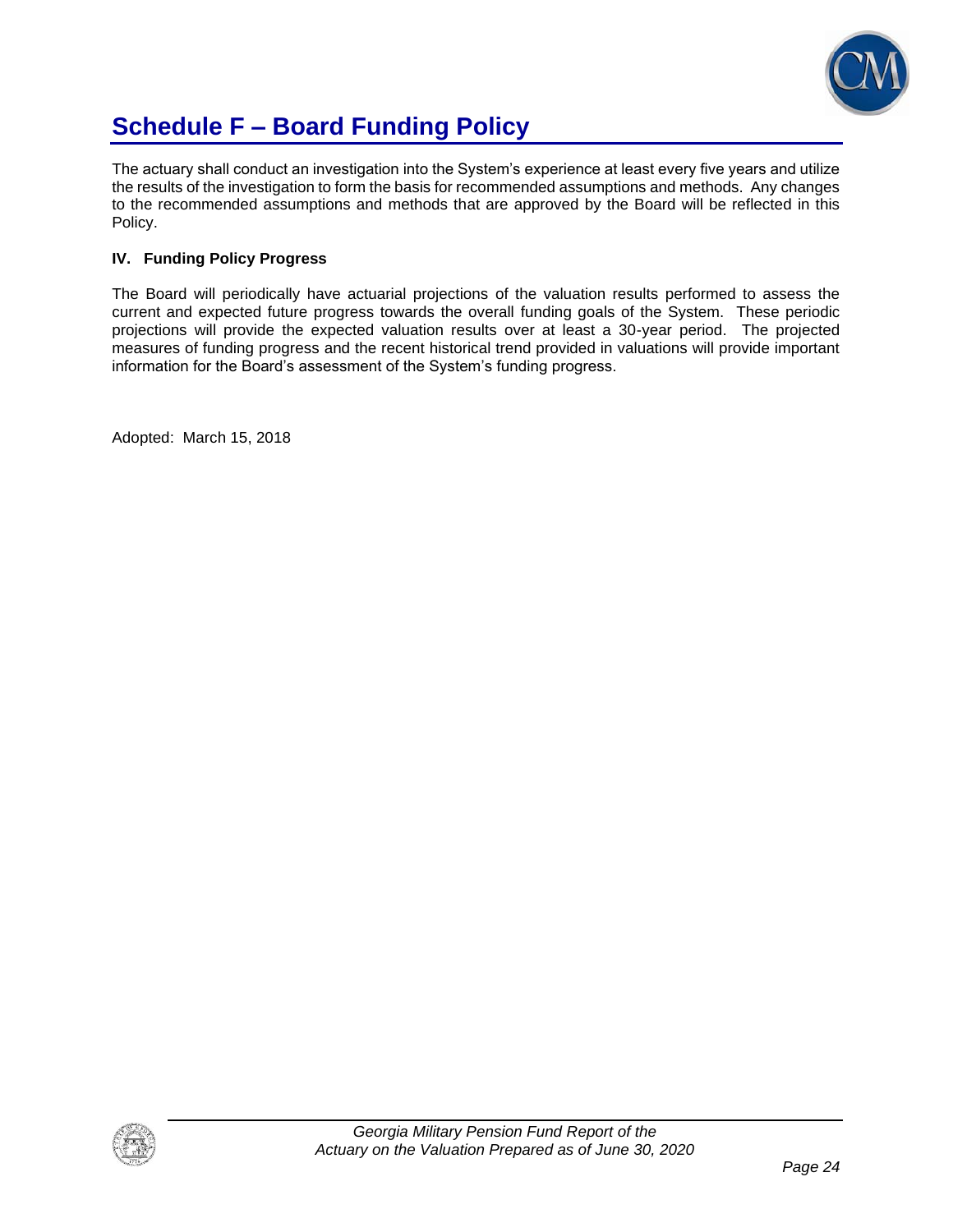

#### **AMORTIZATION OF TRANSITIONAL UAAL**

|                       |                |                          | Annual         |
|-----------------------|----------------|--------------------------|----------------|
|                       | Amortization   | Balance of               | Amortization   |
| <b>Valuation Date</b> | Period         | <b>Transitional UAAL</b> | <b>Payment</b> |
| 6/30/2013             | 20             | \$17,924,570             | \$1,758,260    |
| 6/30/2014             | 19             | 17,510,653               | 1,758,260      |
| 6/30/2015             | 18             | 17,065,691               | 1,758,260      |
| 6/30/2016             | 17             | 16,587,358               | 1,758,260      |
| 6/30/2017             | 16             | 16,073,149               | 1,746,834      |
| 6/30/2018             | 15             | 15,515,728               | 1,735,964      |
| 6/30/2019             | 14             | 14,912,412               | 1,735,964      |
| 6/30/2020             | 13             | 14,265,054               | 1,735,964      |
| 6/30/2021             | 12             | 13,570,438               | 1,735,964      |
| 6/30/2022             | 11             | 12,825,116               | 1,735,964      |
| 6/30/2023             | 10             | 12,025,385               | 1,735,964      |
| 6/30/2024             | 9              | 11,167,274               | 1,735,964      |
| 6/30/2025             | 8              | 10,246,521               | 1,735,964      |
| 6/30/2026             | $\overline{7}$ | 9,258,552                | 1,735,964      |
| 6/30/2027             | 6              | 8,198,462                | 1,735,964      |
| 6/30/2028             | 5              | 7,060,986                | 1,735,964      |
| 6/30/2029             | 4              | 5,840,473                | 1,735,964      |
| 6/30/2030             | 3              | 4,530,864                | 1,735,964      |
| 6/30/2031             | 2              | 3,125,652                | 1,735,964      |
| 6/30/2032             | 1              | 1,617,861                | 1,735,964      |
| 6/30/2033             | Ω              | 0                        | 0              |

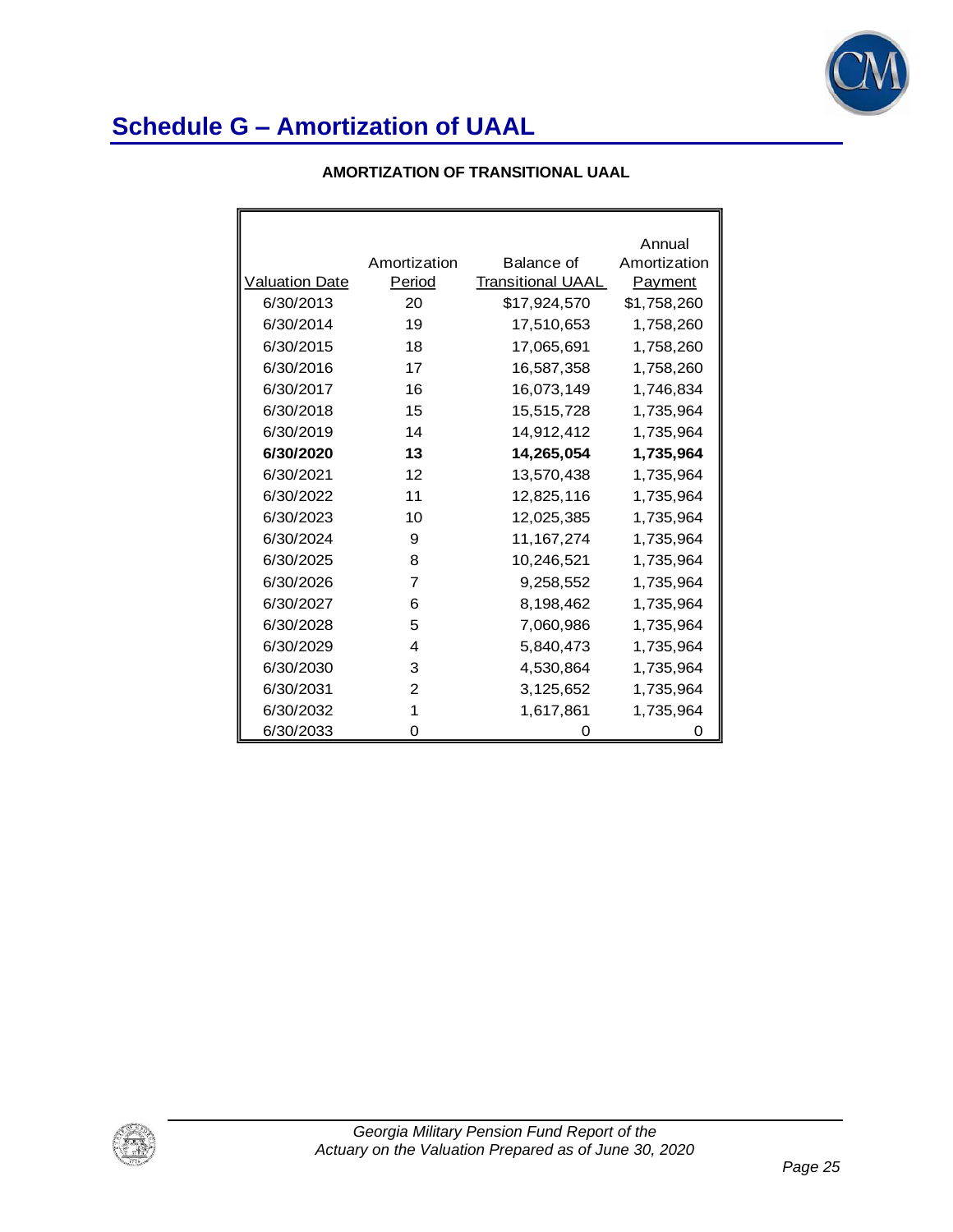

|                       |                | Balance of      | Annual       |
|-----------------------|----------------|-----------------|--------------|
|                       | Amortization   | New Incremental | Amortization |
| <b>Valuation Date</b> | Period         | UAAL 6/30/2014  | Payment      |
| 6/30/2014             | 20             | \$40,501        | \$3,973      |
| 6/30/2015             | 19             | 39,566          | 3,973        |
| 6/30/2016             | 18             | 38,560          | 3,973        |
| 6/30/2017             | 17             | 37,480          | 3,946        |
| 6/30/2018             | 16             | 36,307          | 3,920        |
| 6/30/2019             | 15             | 35,037          | 3,920        |
| 6/30/2020             | 14             | 33,675          | 3,920        |
| 6/30/2021             | 13             | 32,213          | 3,920        |
| 6/30/2022             | 12             | 30,645          | 3,920        |
| 6/30/2023             | 11             | 28,962          | 3,920        |
| 6/30/2024             | 10             | 27,156          | 3,920        |
| 6/30/2025             | 9              | 25,218          | 3,920        |
| 6/30/2026             | 8              | 23,139          | 3,920        |
| 6/30/2027             | 7              | 20,908          | 3,920        |
| 6/30/2028             | 6              | 18,514          | 3,920        |
| 6/30/2029             | 5              | 15,945          | 3,920        |
| 6/30/2030             | 4              | 13,189          | 3,920        |
| 6/30/2031             | 3              | 10,232          | 3,920        |
| 6/30/2032             | $\mathfrak{p}$ | 7,058           | 3,920        |
| 6/30/2033             | 1              | 3,653           | 3,920        |
| 6/30/2034             | 0              | 0               | 0            |

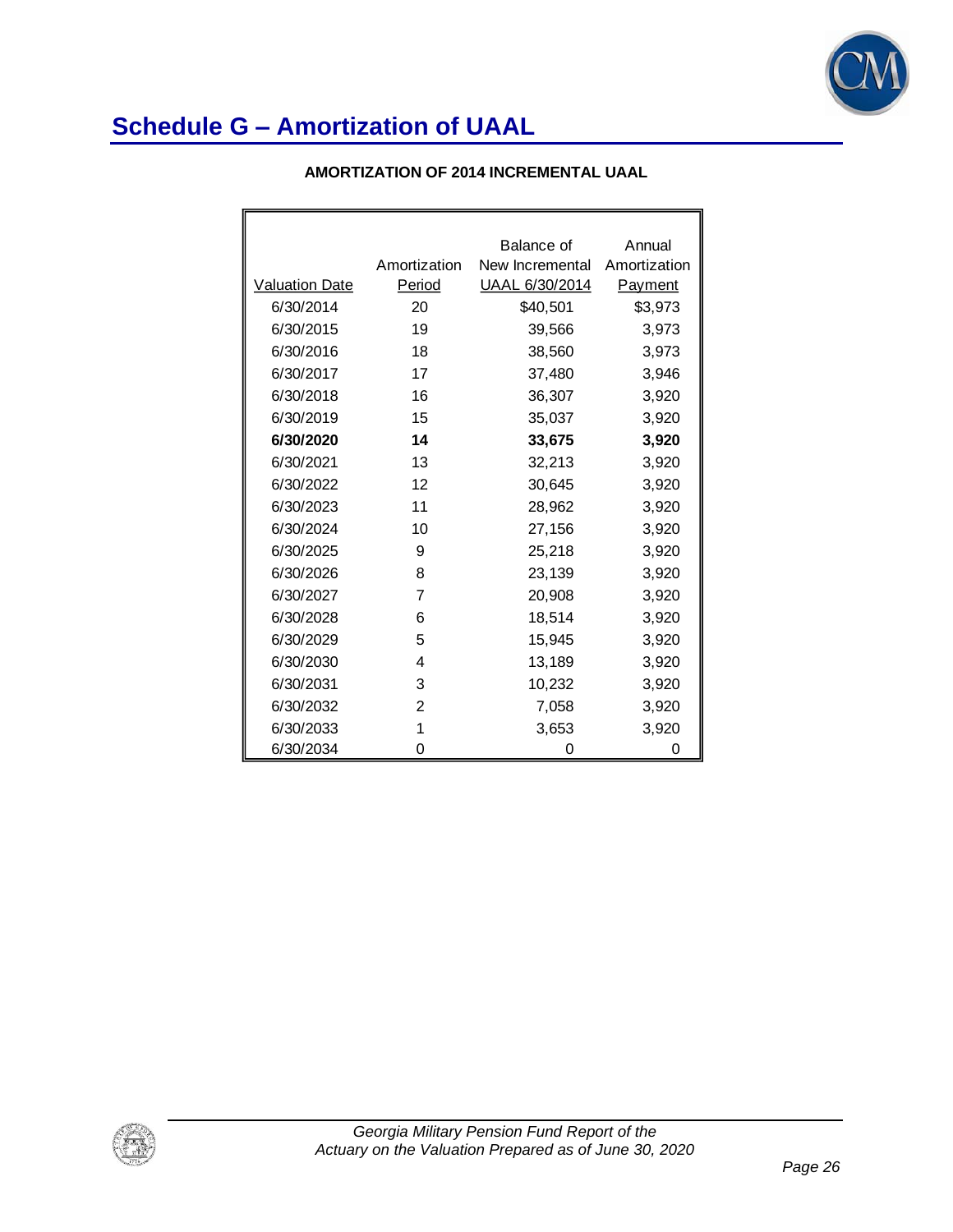

|                |                | Balance of      | Annual       |
|----------------|----------------|-----------------|--------------|
|                | Amortization   | New Incremental | Amortization |
| Valuation Date | Period         | UAAL 6/30/2015  | Payment      |
| 6/30/2015      | 20             | \$1,661,550     | \$162,985    |
| 6/30/2016      | 19             | 1,623,181       | 162,985      |
| 6/30/2017      | 18             | 1,581,935       | 161,834      |
| 6/30/2018      | 17             | 1,537,164       | 160,731      |
| 6/30/2019      | 16             | 1,488,646       | 160,731      |
| 6/30/2020      | 15             | 1,436,586       | 160,731      |
| 6/30/2021      | 14             | 1,380,725       | 160,731      |
| 6/30/2022      | 13             | 1,320,787       | 160,731      |
| 6/30/2023      | 12             | 1,256,473       | 160,731      |
| 6/30/2024      | 11             | 1,187,465       | 160,731      |
| 6/30/2025      | 10             | 1,113,418       | 160,731      |
| 6/30/2026      | 9              | 1,033,967       | 160,731      |
| 6/30/2027      | 8              | 948,715         | 160,731      |
| 6/30/2028      | 7              | 857,240         | 160,731      |
| 6/30/2029      | 6              | 759,087         | 160,731      |
| 6/30/2030      | 5              | 653,770         | 160,731      |
| 6/30/2031      | 4              | 540,764         | 160,731      |
| 6/30/2032      | 3              | 419,508         | 160,731      |
| 6/30/2033      | $\overline{2}$ | 289,401         | 160,731      |
| 6/30/2034      | 1              | 149,796         | 160,731      |
| 6/30/2035      | 0              | 0               | Ω            |

### **AMORTIZATION OF 2015 INCREMENTAL UAAL**

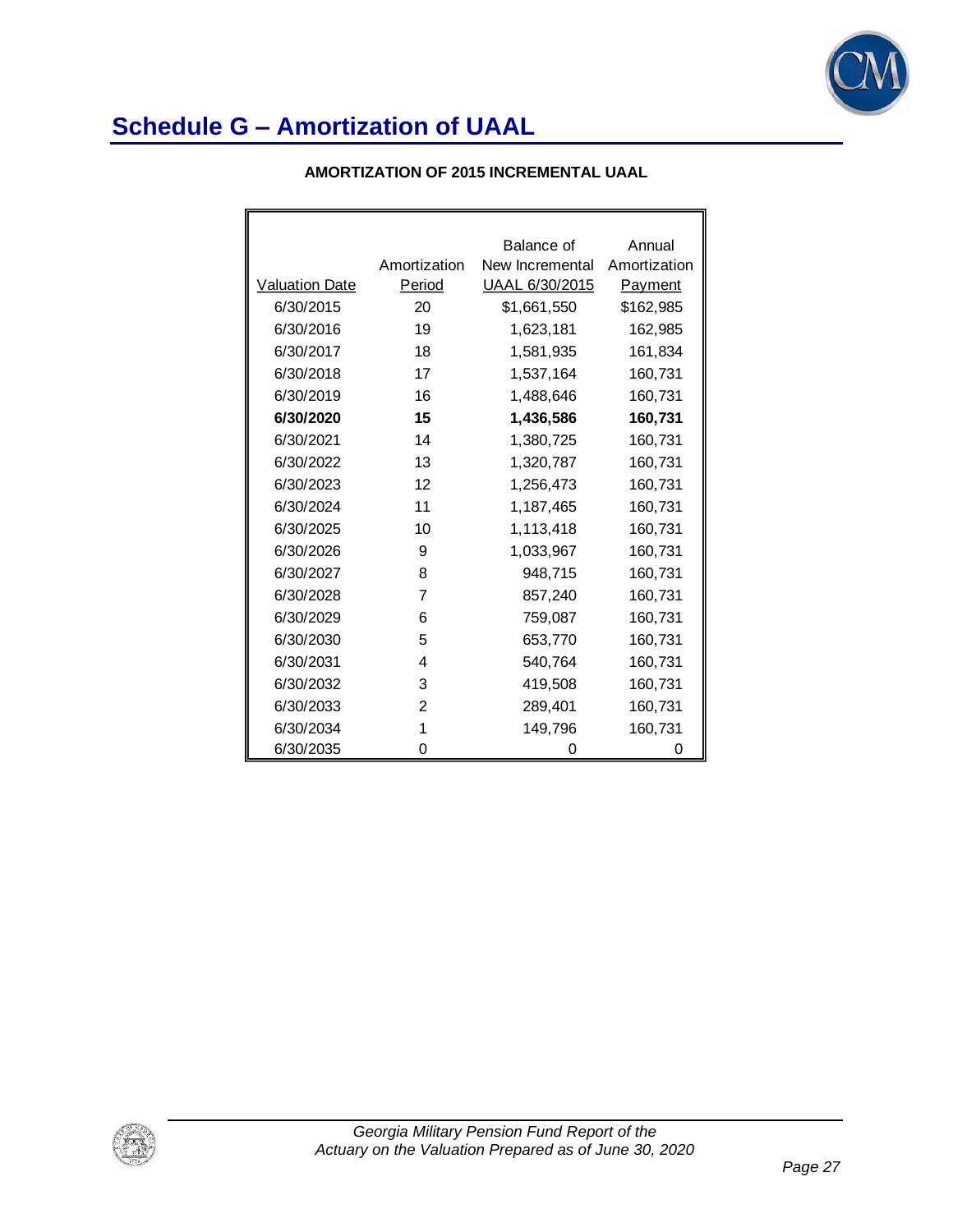

|                       |              | Balance of      | Annual         |
|-----------------------|--------------|-----------------|----------------|
|                       | Amortization | New Incremental | Amortization   |
| <b>Valuation Date</b> | Period       | UAAL 6/30/2016  | <b>Payment</b> |
| 6/30/2016             | 20           | \$1,547,704     | \$151,818      |
| 6/30/2017             | 19           | 1,511,964       | 150,704        |
| 6/30/2018             | 18           | 1,473,145       | 149,635        |
| 6/30/2019             | 17           | 1,431,049       | 149,635        |
| 6/30/2020             | 16           | 1,385,880       | 149,635        |
| 6/30/2021             | 15           | 1,337,414       | 149,635        |
| 6/30/2022             | 14           | 1,285,410       | 149,635        |
| 6/30/2023             | 13           | 1,229,609       | 149,635        |
| 6/30/2024             | 12           | 1,169,735       | 149,635        |
| 6/30/2025             | 11           | 1,105,491       | 149,635        |
| 6/30/2026             | 10           | 1,036,556       | 149,635        |
| 6/30/2027             | 9            | 962,589         | 149,635        |
| 6/30/2028             | 8            | 883,223         | 149,635        |
| 6/30/2029             | 7            | 798,062         | 149,635        |
| 6/30/2030             | 6            | 706,685         | 149,635        |
| 6/30/2031             | 5            | 608,638         | 149,635        |
| 6/30/2032             | 4            | 503,433         | 149,635        |
| 6/30/2033             | 3            | 390,548         | 149,635        |
| 6/30/2034             | 2            | 269,423         | 149,635        |
| 6/30/2035             | 1            | 139,455         | 149,635        |
| 6/30/2036             | 0            | O               | 0              |

### **AMORTIZATION OF 2016 INCREMENTAL UAAL**

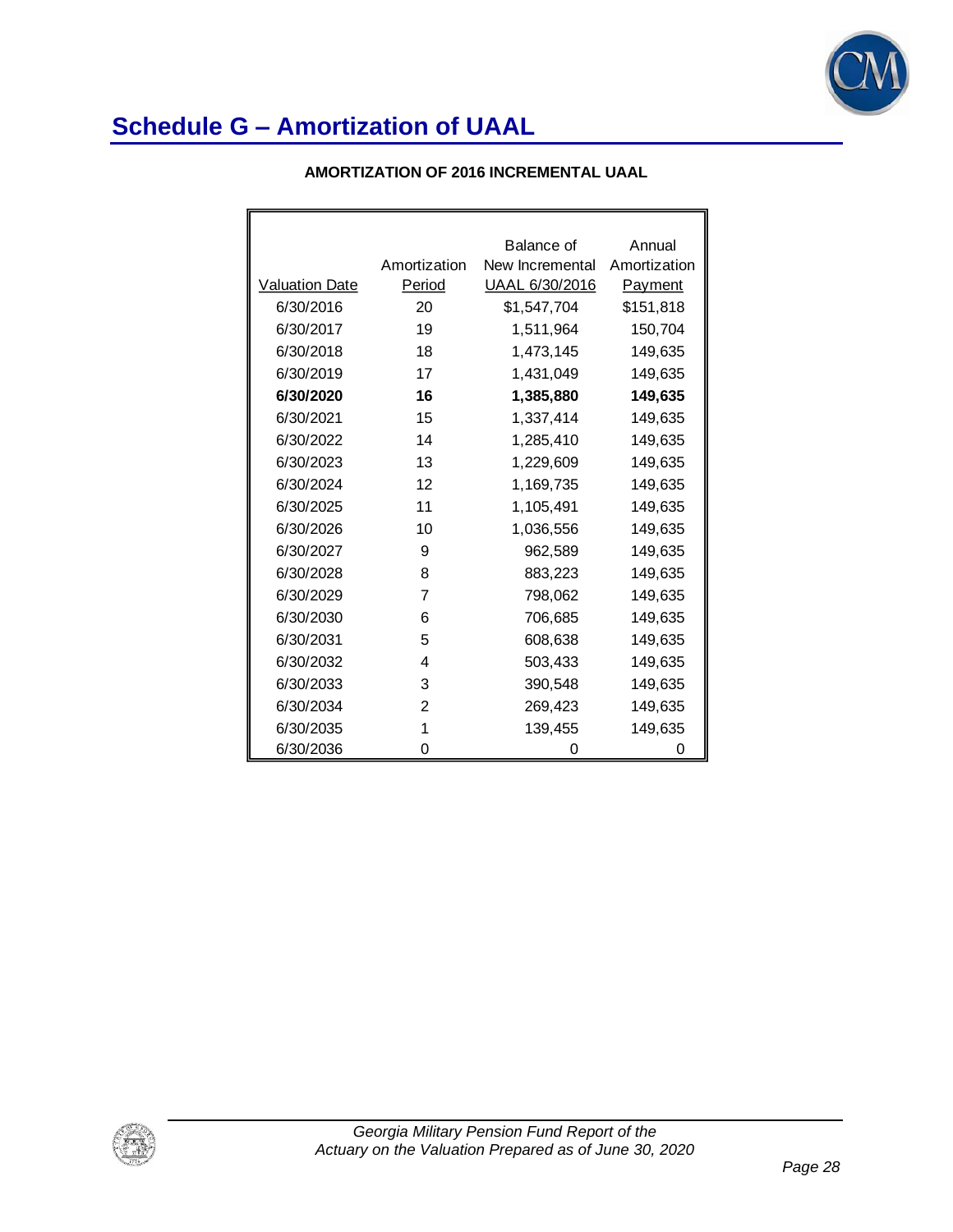

| <b>AMORTIZATION OF 2017 INCREMENTAL UAAL</b> |  |
|----------------------------------------------|--|
|----------------------------------------------|--|

|                       |              | Balance of      | Annual         |
|-----------------------|--------------|-----------------|----------------|
|                       | Amortization | New Incremental | Amortization   |
| <b>Valuation Date</b> | Period       | UAAL 6/30/2017  | <b>Payment</b> |
| 6/30/2017             | 20           | \$922,066       | \$89,761       |
| 6/30/2018             | 19           | 900,538         | 89,100         |
| 6/30/2019             | 18           | 877,178         | 89,100         |
| 6/30/2020             | 17           | 852,112         | 89,100         |
| 6/30/2021             | 16           | 825,216         | 89,100         |
| 6/30/2022             | 15           | 796,357         | 89,100         |
| 6/30/2023             | 14           | 765,392         | 89,100         |
| 6/30/2024             | 13           | 732,165         | 89,100         |
| 6/30/2025             | 12           | 696,514         | 89,100         |
| 6/30/2026             | 11           | 658,259         | 89,100         |
| 6/30/2027             | 10           | 617,213         | 89,100         |
| 6/30/2028             | 9            | 573,169         | 89,100         |
| 6/30/2029             | 8            | 525,911         | 89,100         |
| 6/30/2030             | 7            | 475,203         | 89,100         |
| 6/30/2031             | 6            | 420,793         | 89,100         |
| 6/30/2032             | 5            | 362,411         | 89,100         |
| 6/30/2033             | 4            | 299,767         | 89,100         |
| 6/30/2034             | 3            | 232,550         | 89,100         |
| 6/30/2035             | 2            | 160,427         | 89,100         |
| 6/30/2036             | 1            | 83,038          | 89,100         |
| 6/30/2037             | 0            | 0               | 0              |

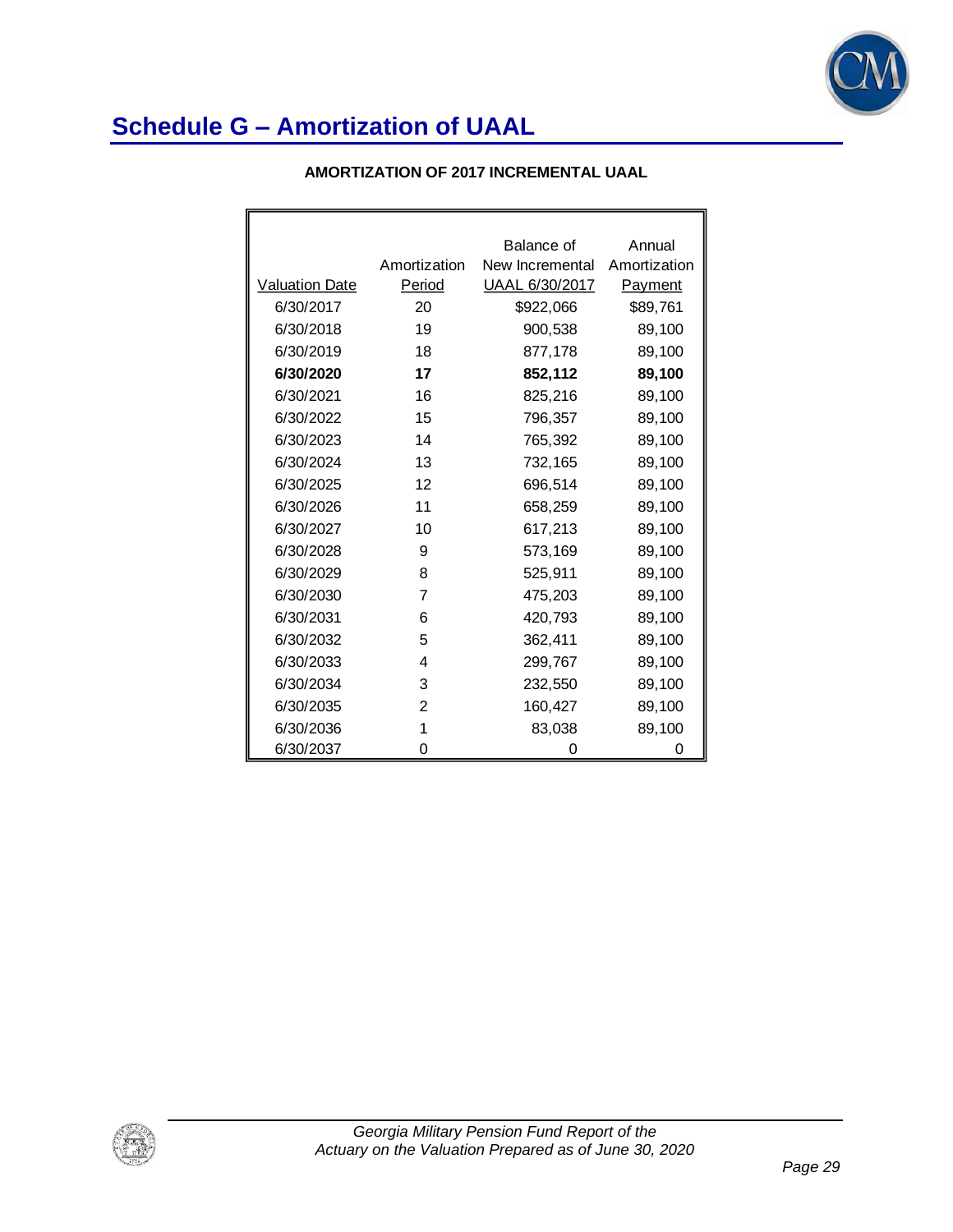

|                       |              | Balance of      | Annual         |
|-----------------------|--------------|-----------------|----------------|
|                       | Amortization | New Incremental | Amortization   |
| <b>Valuation Date</b> | Period       | UAAL 6/30/2018  | <b>Payment</b> |
| 6/30/2018             | 20           | \$796,974       | \$76,992       |
| 6/30/2019             | 19           | 778,161         | 76,992         |
| 6/30/2020             | 18           | 757,975         | 76,992         |
| 6/30/2021             | 17           | 736,316         | 76,992         |
| 6/30/2022             | 16           | 713,075         | 76,992         |
| 6/30/2023             | 15           | 688,138         | 76,992         |
| 6/30/2024             | 14           | 661,380         | 76,992         |
| 6/30/2025             | 13           | 632,669         | 76,992         |
| 6/30/2026             | 12           | 601,862         | 76,992         |
| 6/30/2027             | 11           | 568,807         | 76,992         |
| 6/30/2028             | 10           | 533,338         | 76,992         |
| 6/30/2029             | 9            | 495,280         | 76,992         |
| 6/30/2030             | 8            | 454,443         | 76,992         |
| 6/30/2031             | 7            | 410,626         | 76,992         |
| 6/30/2032             | 6            | 363,610         | 76,992         |
| 6/30/2033             | 5            | 313,162         | 76,992         |
| 6/30/2034             | 4            | 259,031         | 76,992         |
| 6/30/2035             | 3            | 200,948         | 76,992         |
| 6/30/2036             | 2            | 138,626         | 76,992         |
| 6/30/2037             | 1            | 71,754          | 76,992         |
| 6/30/2038             | 0            | 0               | 0              |

#### **AMORTIZATION OF 2018 INCREMENTAL UAAL**

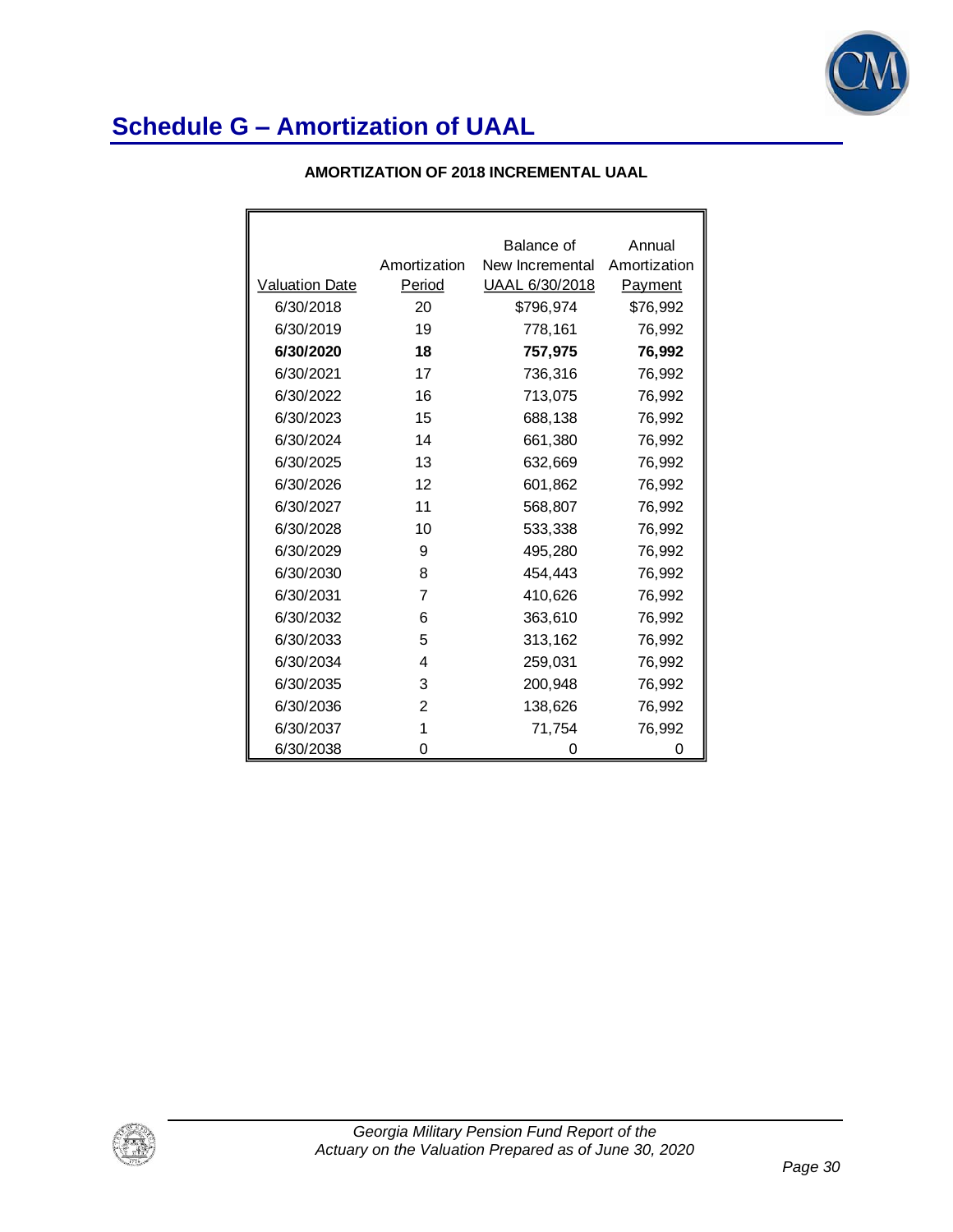

|                       |              | Balance of      | Annual         |
|-----------------------|--------------|-----------------|----------------|
|                       | Amortization | New Incremental | Amortization   |
| <b>Valuation Date</b> | Period       | UAAL 6/30/2019  | <b>Payment</b> |
| 6/30/2019             | 20           | \$148,423       | \$14,338       |
| 6/30/2020             | 19           | 144,919         | 14,338         |
| 6/30/2021             | 18           | 141,160         | 14,338         |
| 6/30/2022             | 17           | 137,126         | 14,338         |
| 6/30/2023             | 16           | 132,798         | 14,338         |
| 6/30/2024             | 15           | 128,154         | 14,338         |
| 6/30/2025             | 14           | 123,171         | 14,338         |
| 6/30/2026             | 13           | 117,824         | 14,338         |
| 6/30/2027             | 12           | 112,087         | 14,338         |
| 6/30/2028             | 11           | 105,931         | 14,338         |
| 6/30/2029             | 10           | 99,325          | 14,338         |
| 6/30/2030             | 9            | 92,238          | 14,338         |
| 6/30/2031             | 8            | 84,632          | 14,338         |
| 6/30/2032             | 7            | 76,472          | 14,338         |
| 6/30/2033             | 6            | 67,716          | 14,338         |
| 6/30/2034             | 5            | 58,321          | 14,338         |
| 6/30/2035             | 4            | 48,240          | 14,338         |
| 6/30/2036             | 3            | 37,423          | 14,338         |
| 6/30/2037             | 2            | 25,817          | 14,338         |
| 6/30/2038             | 1            | 13,363          | 14,338         |
| 6/30/2039             | 0            | 0               | 0              |

#### **AMORTIZATION OF 2019 INCREMENTAL UAAL**

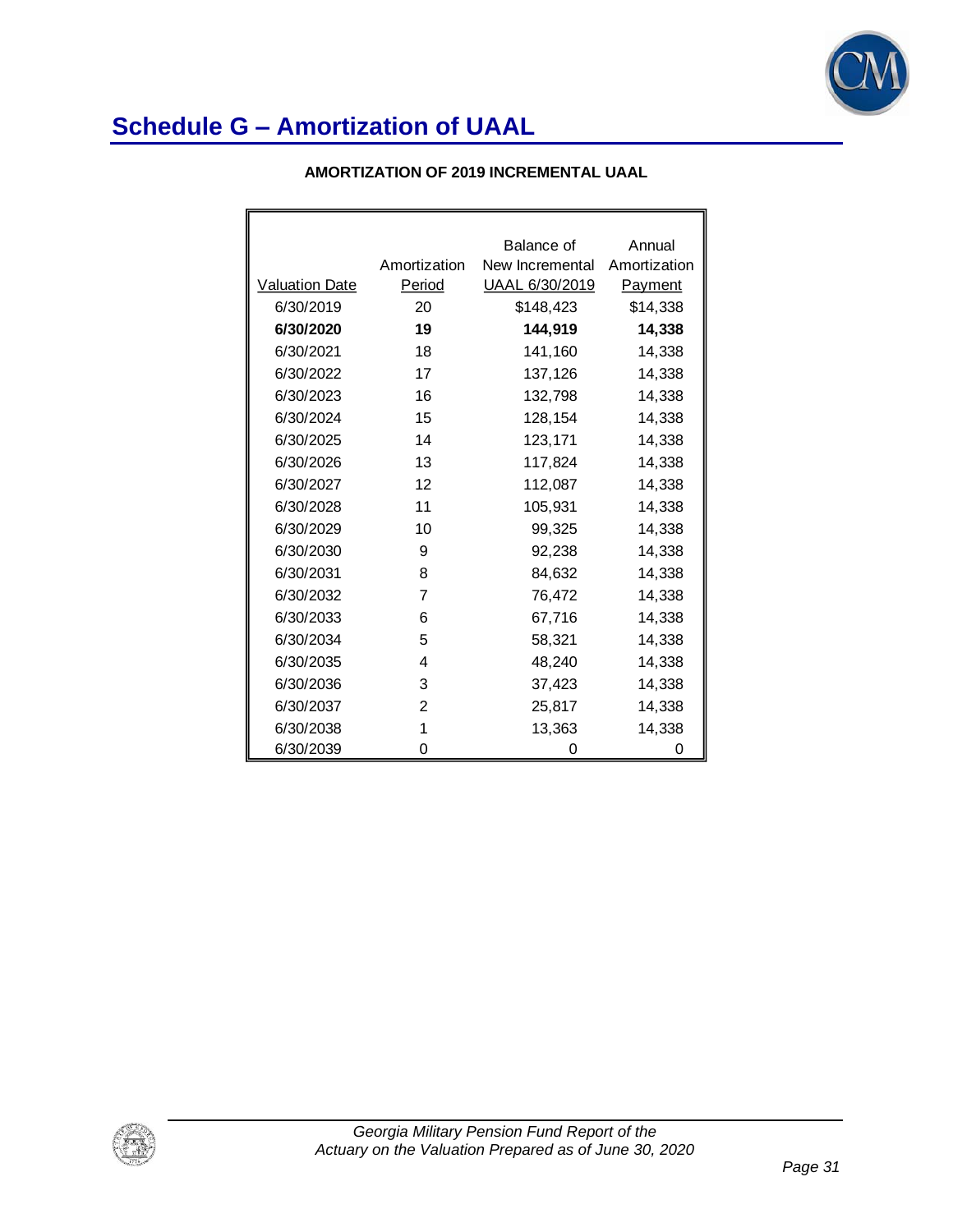

|  | AMORTIZATION OF 2020 INCREMENTAL UAAL |
|--|---------------------------------------|
|--|---------------------------------------|

|                       |              | Balance of      | Annual         |
|-----------------------|--------------|-----------------|----------------|
|                       | Amortization | New Incremental | Amortization   |
| <b>Valuation Date</b> | Period       | UAAL 6/30/2020  | <b>Payment</b> |
| 6/30/2020             | 20           | \$2,369,407     | \$228,897      |
| 6/30/2021             | 19           | 2,313,477       | 228,897        |
| 6/30/2022             | 18           | 2,253,464       | 228,897        |
| 6/30/2023             | 17           | 2,189,070       | 228,897        |
| 6/30/2024             | 16           | 2,119,975       | 228,897        |
| 6/30/2025             | 15           | 2,045,837       | 228,897        |
| 6/30/2026             | 14           | 1,966,286       | 228,897        |
| 6/30/2027             | 13           | 1,880,928       | 228,897        |
| 6/30/2028             | 12           | 1,789,339       | 228,897        |
| 6/30/2029             | 11           | 1,691,064       | 228,897        |
| 6/30/2030             | 10           | 1,585,615       | 228,897        |
| 6/30/2031             | 9            | 1,472,469       | 228,897        |
| 6/30/2032             | 8            | 1,351,062       | 228,897        |
| 6/30/2033             | 7            | 1,220,793       | 228,897        |
| 6/30/2034             | 6            | 1,081,014       | 228,897        |
| 6/30/2035             | 5            | 931,031         | 228,897        |
| 6/30/2036             | 4            | 770,100         | 228,897        |
| 6/30/2037             | 3            | 597,420         | 228,897        |
| 6/30/2038             | 2            | 412,135         | 228,897        |
| 6/30/2039             | 1            | 213,324         | 228,897        |
| 6/30/2040             | 0            | O               | 0              |

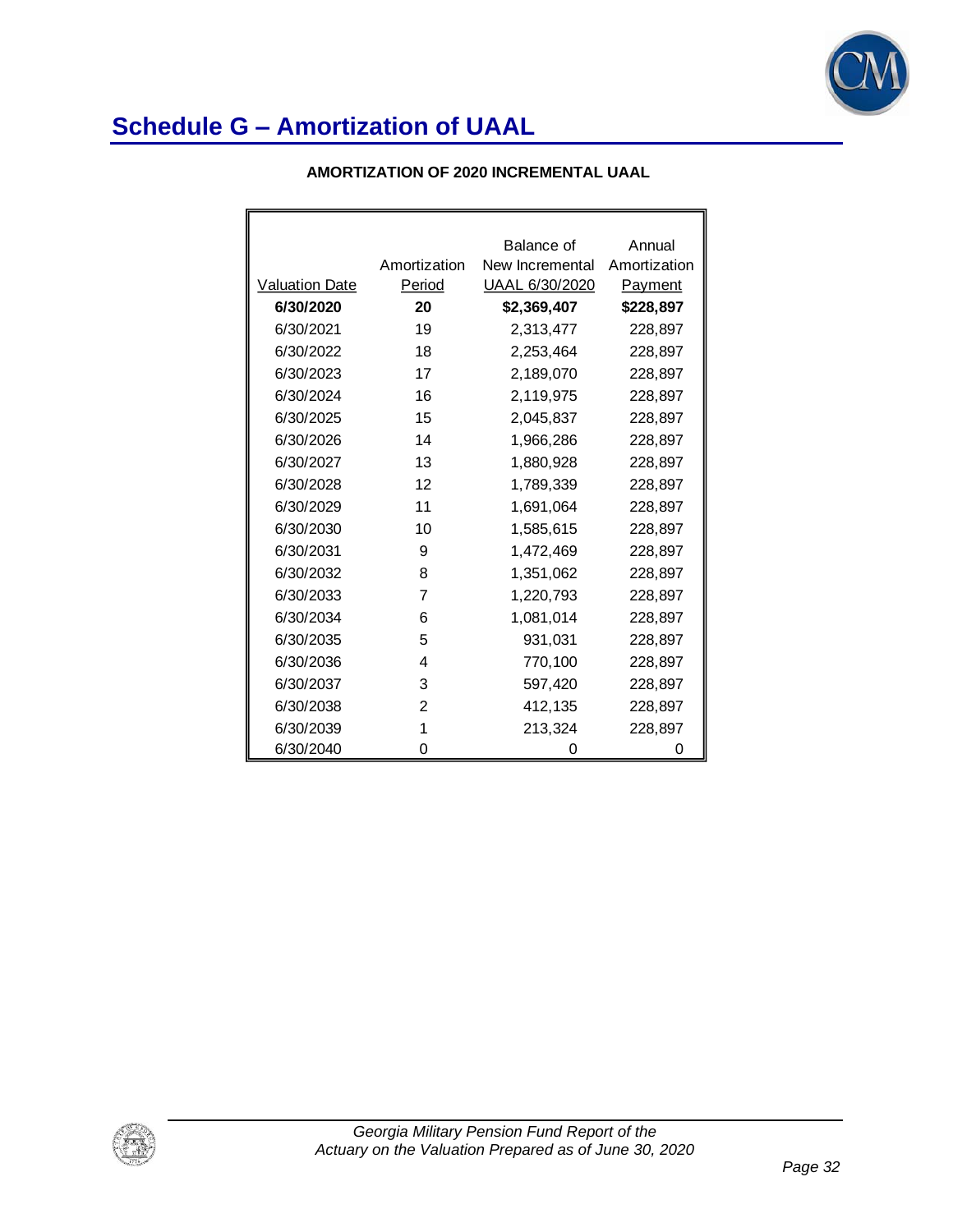

## **Schedule H – Summary of Main Fund Provisions**

#### **AS INTERPRETED FOR VALUATION PURPOSES**

#### MEMBERSHIP

All persons who are members of the Georgia National Guard on and after July 1, 2002 are Members of the Fund.

#### **BENEFITS**

Retirement Allowance

| <b>Condition for Allowance</b> | A member who has attained age 60 and has completed 20 or<br>more years of creditable service, including at least 15 years,<br>10 of which immediately precede discharge, of Georgia<br>National Guard duty, and who has received an honorable<br>discharge, is entitled to a monthly allowance.                                    |
|--------------------------------|------------------------------------------------------------------------------------------------------------------------------------------------------------------------------------------------------------------------------------------------------------------------------------------------------------------------------------|
| Amount of Allowance            | The amount of the allowance is equal to \$50 per month for 20<br>years' creditable service with an additional \$5 per month for<br>each additional year of creditable service, provided that the<br>total allowance shall not exceed \$100 per month.<br><b>The</b><br>allowance is payable for the life of the member.            |
| Deferred Retirement Allowance  |                                                                                                                                                                                                                                                                                                                                    |
| <b>Condition for Allowance</b> | A member whose service is terminated after he has 20 years<br>of creditable service, including at least 15 years, 10 of which<br>immediately precede discharge, of Georgia National Guard<br>duty, and who has received an honorable discharge, is eligible<br>to receive a deferred retirement allowance commencing at age<br>60. |
| Amount of Allowance            | The amount is the same as that for a service retirement.                                                                                                                                                                                                                                                                           |

#### **CONTRIBUTIONS**

The State makes annual contributions sufficient to meet the cost of the benefits under the Fund.

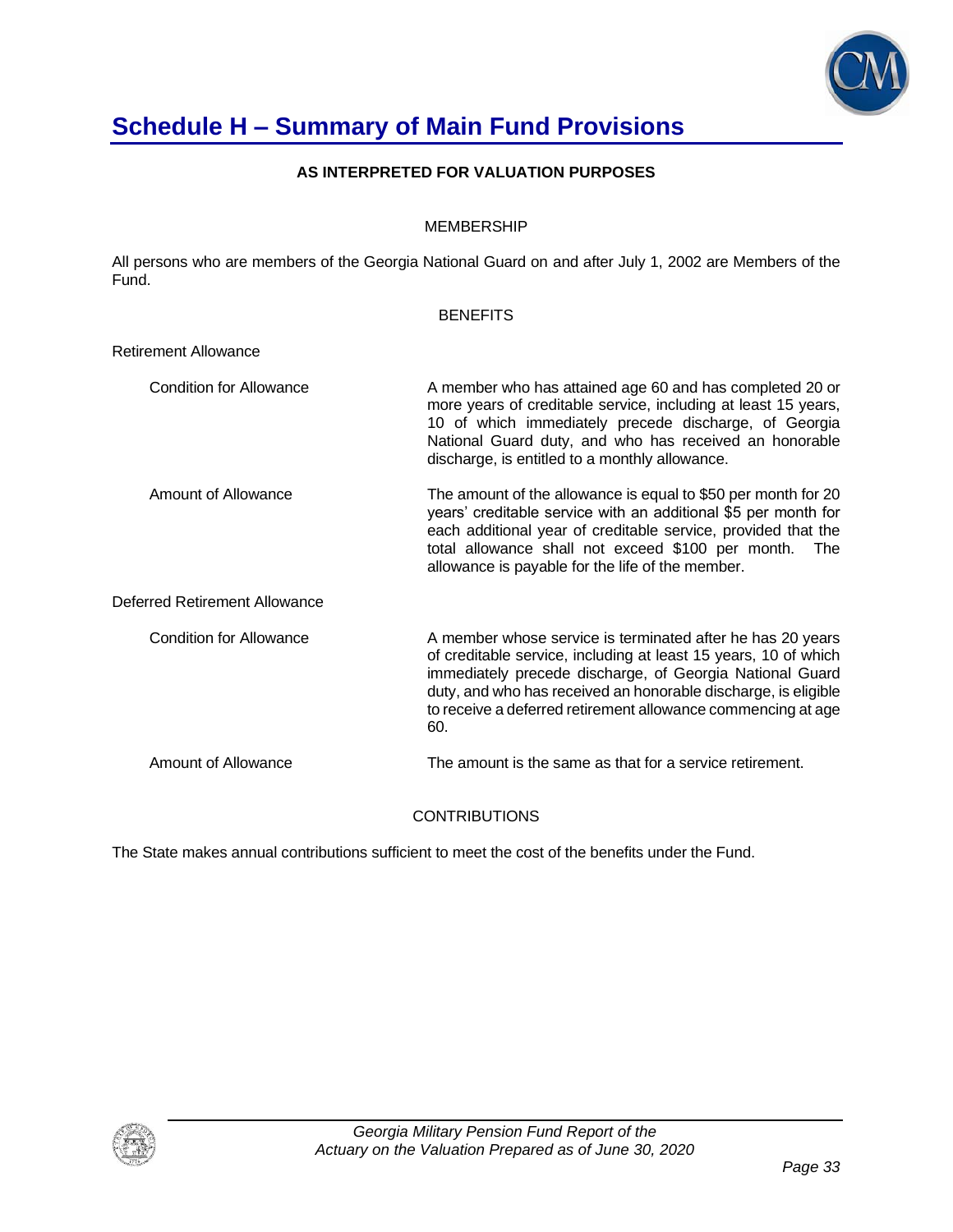

# **Schedule I – Tables of Membership Data**

|           | <b>Years of Service</b> |             |                |             |                        |               |               |                    |                   |              |
|-----------|-------------------------|-------------|----------------|-------------|------------------------|---------------|---------------|--------------------|-------------------|--------------|
| Age       | <b>Under 1</b>          | 1 to $4$    | 5 to 9         | 10 to 14    | 15 <sub>to</sub><br>19 | $20$ to<br>24 | $25$ to<br>29 | <b>30 to</b><br>34 | 35 &<br><b>Up</b> | <b>Total</b> |
| Under 20  | 409                     | 763         | 0              | $\mathbf 0$ | $\mathbf 0$            | 0             | 0             | 0                  | 0                 | 1,172        |
| 20 to 24  | 173                     | 2,687       | 776            | $\mathbf 0$ | 0                      | 0             | 0             | 0                  | 0                 | 3,636        |
| 25 to 29  | 49                      | 603         | 1,758          | 332         | 0                      | 0             | $\mathbf 0$   | 0                  | 0                 | 2,742        |
| 30 to 34  | 20                      | 240         | 664            | 1,156       | 178                    | 0             | 0             | 0                  | 0                 | 2,258        |
| 35 to 39  | 8                       | 85          | 215            | 439         | 744                    | 158           | $\mathbf 0$   | 0                  | 1                 | 1,650        |
| 40 to 44  | 5                       | 11          | 84             | 179         | 319                    | 419           | 43            | 0                  | 0                 | 1,060        |
| 45 to 49  | $\mathbf 0$             | 3           | 17             | 97          | 115                    | 197           | 214           | 53                 | 1                 | 697          |
| 50 to 54  | $\mathbf 0$             | 4           | 6              | 31          | 92                     | 98            | 117           | 182                | 40                | 570          |
| 55 to 59  | $\mathbf 0$             | $\mathbf 0$ | $\overline{2}$ | 6           | 27                     | 70            | 43            | 44                 | 95                | 287          |
| 60 & Over | $\mathbf 0$             | $\mathbf 0$ | $\mathbf{1}$   | 1           | 4                      | 5             | 3             | $\overline{2}$     | $\overline{7}$    | 23           |
| Total     | 664                     | 4,396       | 3,523          | 2,241       | 1,479                  | 947           | 420           | 281                | 144               | 14,095       |

#### **NUMBER OF ACTIVE MEMBERS BY AGE AND SERVICE AS OF JUNE 30, 2020**

Average Age: 30.7 Average Service: 9.3

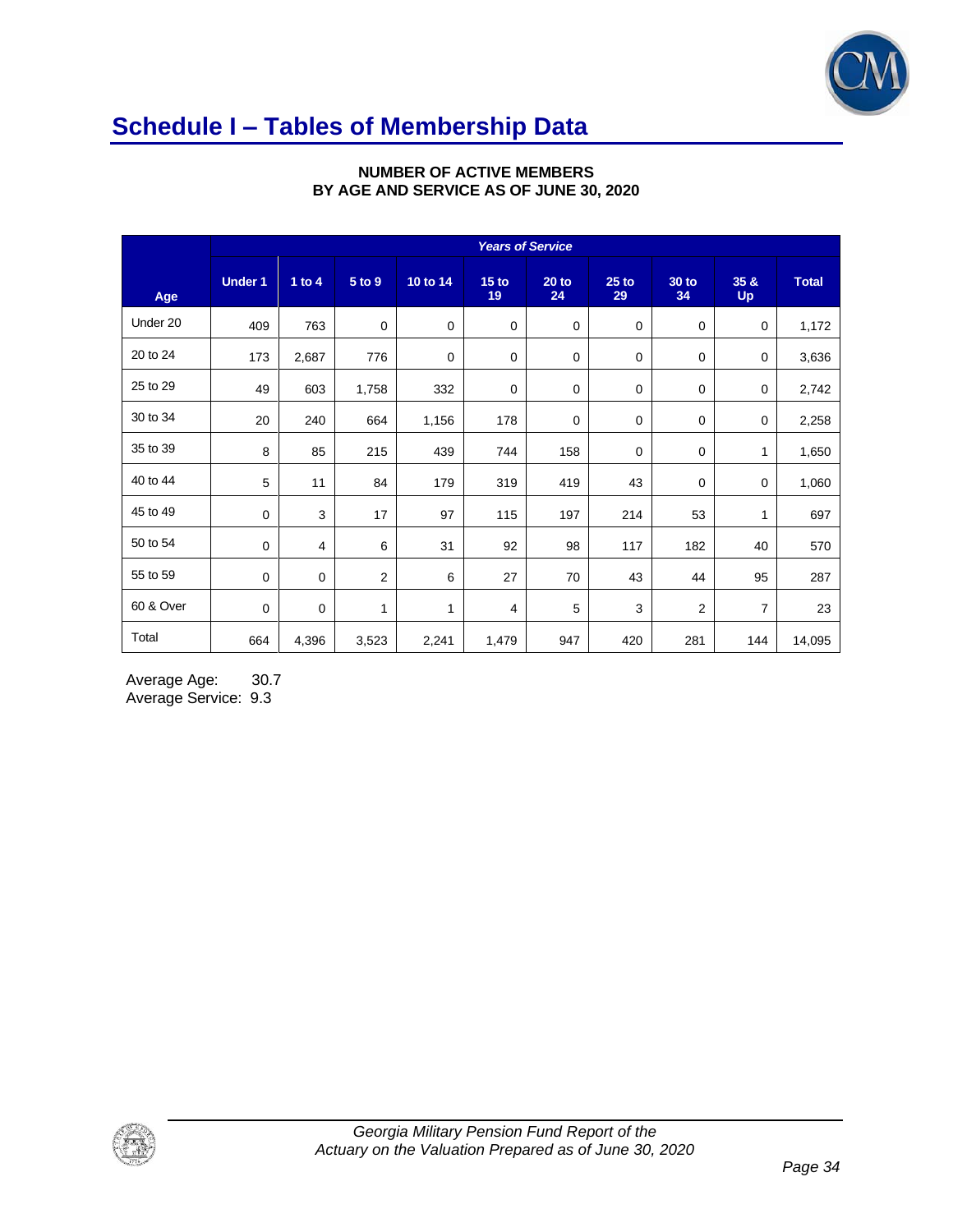

# **Schedule I – Tables of Membership Data**

#### **NUMBER OF RETIRED MEMBERS AND THEIR BENEFITS BY AGE**

| Age       | <b>Number</b><br>of Members | <b>Total</b><br><b>Annual Benefits</b> | Average<br><b>Annual Benefits</b> |
|-----------|-----------------------------|----------------------------------------|-----------------------------------|
| Under 60  | 0                           | \$                                     | \$<br>0                           |
| $60 - 64$ | 354                         | 378,360                                | 1,069                             |
| $65 - 69$ | 359                         | 384,960                                | 1,072                             |
| $70 - 74$ | 380                         | 409,800                                | 1,078                             |
| 75 & Over | 127                         | 138,240                                | 1,089                             |
| Total     | 1,220                       | \$<br>1,311,360                        | \$<br>1,075                       |